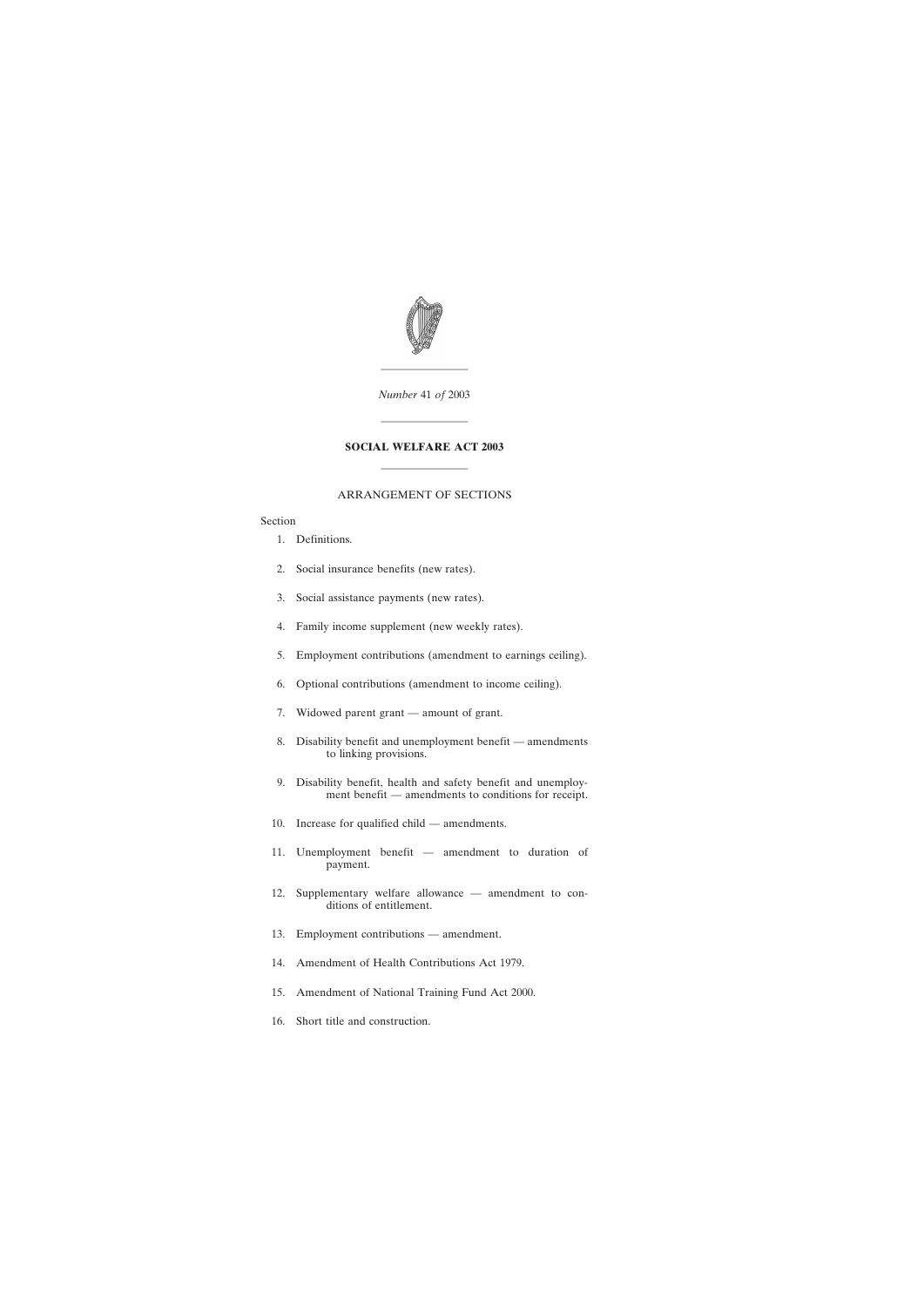# [*No.* **41.**] *Social Welfare Act* 2003. [2003.] [SCHEDULE A](#page-9-0) [SCHEDULE B](#page-11-0)

#### Acts Referred to

————————

| Finance Act 2003                                   | 2003, No. 3  |
|----------------------------------------------------|--------------|
| <b>Health Contributions Act 1979</b>               | 1979, No. 4  |
| National Training Fund Act 2000                    | 2000, No. 41 |
| Social Welfare Act 1996                            | 1996, No. 7  |
| Social Welfare Act 1997                            | 1997, No. 10 |
| Social Welfare Act 2002                            | 2002, No. 31 |
| Social Welfare (Consolidation) Act 1993            | 1993, No. 5  |
| Social Welfare (Miscellaneous Provisions) Act 2002 | 2002, No. 8  |
| Social Welfare (Miscellaneous Provisions) Act 2003 | 2003, No. 4  |
| Taxes Consolidation Act 1997                       | 1997, No. 39 |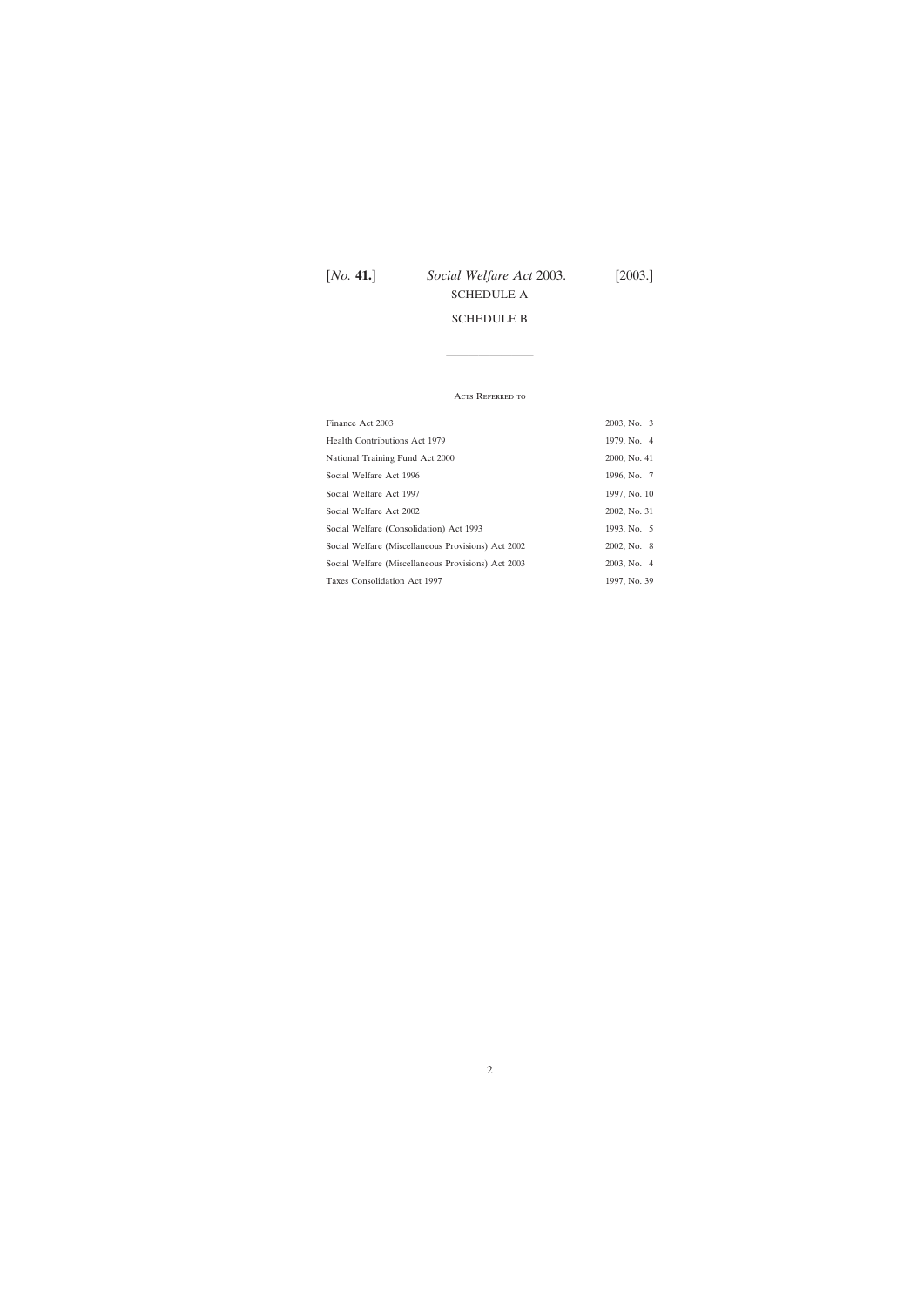<span id="page-2-0"></span>

*Number* 41 *of* 2003

————————

————————

#### **SOCIAL WELFARE ACT 2003**

————————

AN ACT TO AMEND AND EXTEND THE SOCIAL WELFARE ACTS, THE HEALTH CONTRIBUTIONS ACT 1979 AND THE NATIONAL TRAINING FUND ACT 2000. [19*th December*, 2003]

BE IT ENACTED BY THE OIREACHTAS AS FOLLOWS:

**1.**—In this Act—

Definitions.

''Act of 1996'' means the Social Welfare Act 1996;

"Act of 1997" means the Social Welfare Act 1997;

''Act of 2002'' means the Social Welfare Act 2002;

''Principal Act'' means the Social Welfare (Consolidation) Act 1993.

**2.**—(1) The Principal Act is amended in the Second Schedule by Social insurance substituting the Parts set out in *Schedule A* to this Act for Parts I to benefits (new rates).IV (inserted by section 2(1) of the Act of 2002) of the said Second Schedule.

- (2) This section comes into operation—
	- (*a*) in so far as it relates to unemployment benefit, on 25 December 2003,
	- (*b*) in so far as it relates to disability benefit, health and safety benefit, injury benefit and disablement gratuity, on 29 December 2003,
	- (*c*) in so far as it relates to carer's benefit, retirement pension, invalidity pension and a relevant payment by virtue of section  $18(1)(a)$  of the Act of 1996, on 1 January 2004, and
	- (*d*) in so far as it relates to disablement pension, death benefit under section 60, 61 or 62 of the Principal Act, old age (contributory) pension, widow's and widower's (contributory) pension and orphan's (contributory) allowance, on 2 January 2004.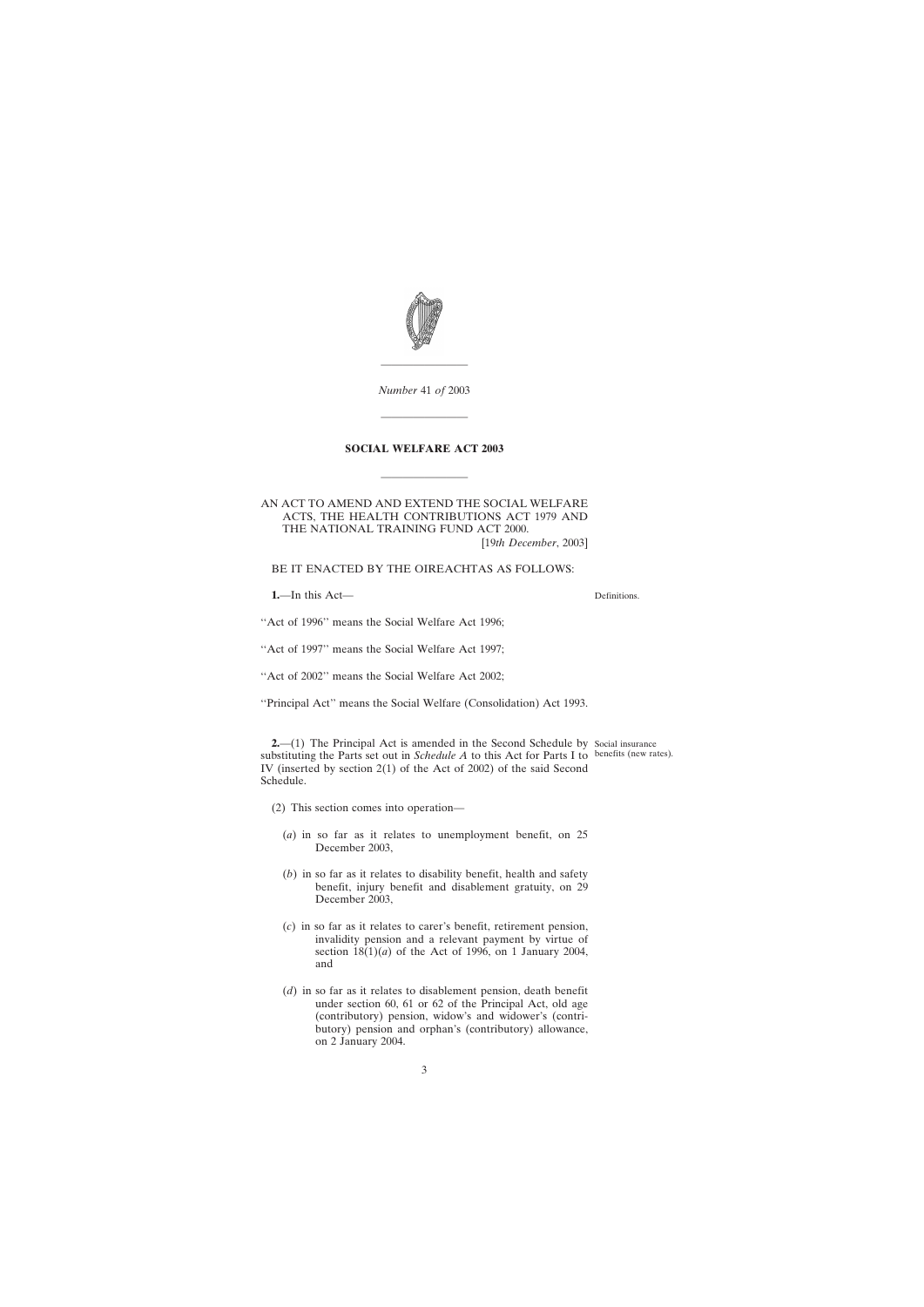<span id="page-3-0"></span>Social assistance payments (new rates).

**3.**—(1) The Principal Act is amended in the Fourth Schedule by substituting the Parts set out in *Schedule B* to this Act for Parts I, II, IIA, IIB and IIC (inserted by section 3(1) of the Act of 2002) of the said Fourth Schedule.

- (2) This section comes into operation—
	- (*a*) in so far as it relates to unemployment assistance, pre-retirement allowance and farm assist, on 24 December 2003,
	- (*b*) in so far as it relates to supplementary welfare allowance, on 29 December 2003,
	- (*c*) in so far as it relates to disability allowance, on 31 December 2003,
	- (*d*) in so far as it relates to one-parent family payment (other than where payable in respect of a widow or widower), carer's allowance and a relevant payment by virtue of section  $18(1)(b)$  or (*c*) of the Act of 1996, on 1 January 2004, and
	- (*e*) in so far as it relates to old age (non-contributory) pension, blind pension, widow's and widower's (noncontributory) pension, one-parent family payment payable in respect of a widow or widower and orphan's (noncontributory) pension, on 2 January 2004.

Family income supplement (new weekly rates).

**4.**—(1) The Principal Act is amended by substituting the following for section 198 (inserted by section 4(1) of the Act of 2002):

''198.—Subject to this Act, an allowance (in this Act referred to as 'family income supplement') shall be payable out of moneys provided by the Oireachtas in respect of a family where the weekly family income is less than—

- (*a*) in the case of a family which includes only 1 child,  $\epsilon$ 407,
- (*b*) in the case of a family which includes 2 children,  $\epsilon$ 433,
- (*c*) in the case of a family which includes 3 children,  $\epsilon$ 458,
- (*d*) in the case of a family which includes 4 children,  $\epsilon$ 483,
- (*e*) in the case of a family which includes 5 children,  $\epsilon$ 515,
- (*f*) in the case of a family which includes 6 children,  $\epsilon$ 541,
- (*g*) in the case of a family which includes 7 children,  $\epsilon$ 562, or
- (*h*) in the case of a family which includes 8 or more children,  $\epsilon$ 584.''.
- (2) This section comes into operation on 1 January 2004.

Employment contributions (amendment to earnings ceiling).

**5.**—(1) Section  $10(1)(c)$  (as amended by section 5(1) of the Act of 2002) of the Principal Act is amended by substituting " $\text{\textsterling}42,160$ " for  $``€40,420".$ 

(2) This section comes into operation on 1 January 2004.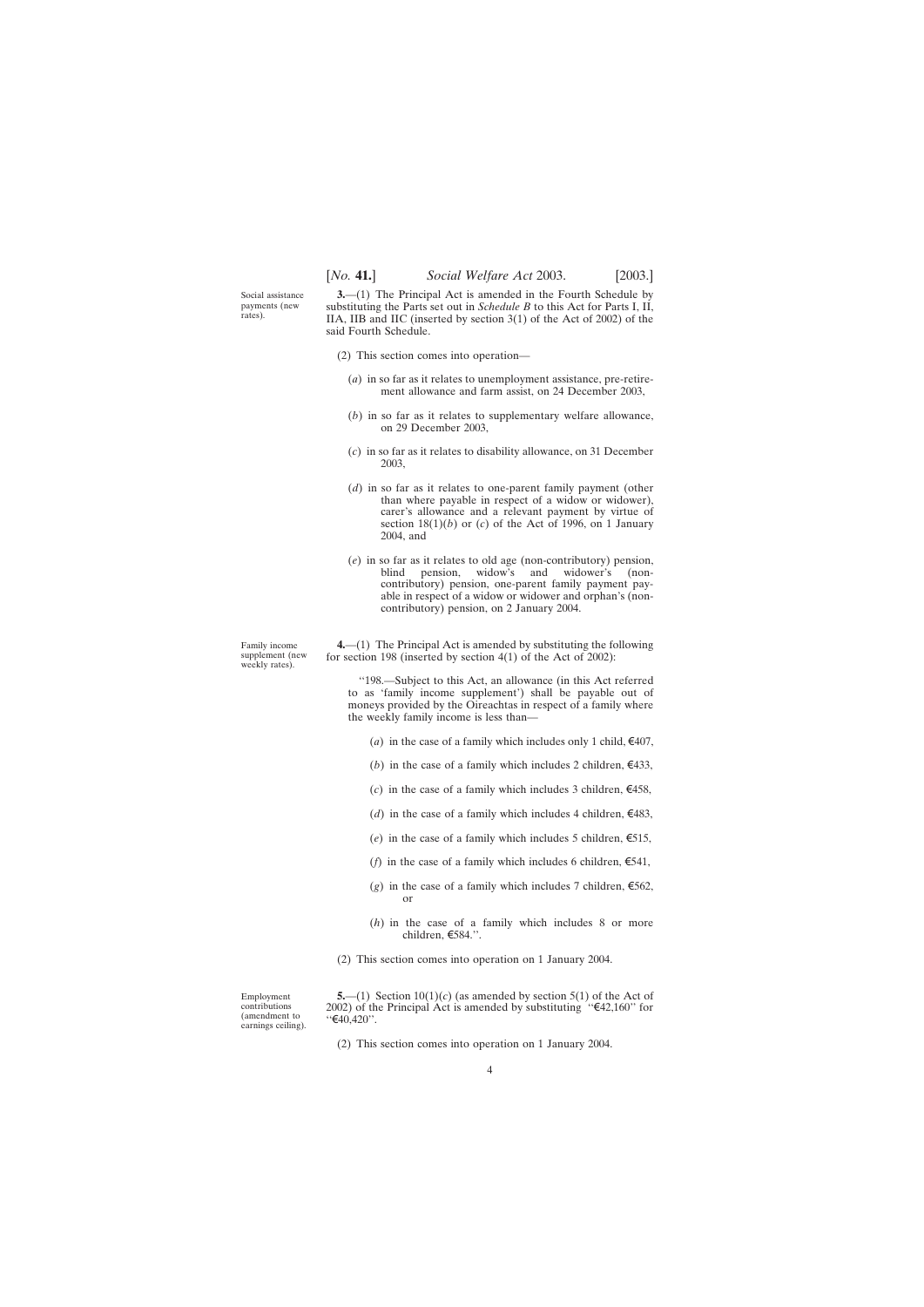<span id="page-4-0"></span>

**6.**—(1) Section 24B(1)(*b*) (as amended by section  $6(1)(b)$  of the Optional Act of 2002) of the Principal Act is amended by substituting contributions "€42,160" for "€40,420".

(2) This section comes into operation on 1 January 2004.

**7.**—(1) Section 116A(1) (as amended by section 4 of the Social Widowed parent Welfare (Miscellaneous Provisions) Act 2002) of the Principal Act is grant - amount of amended by substituting " $\epsilon$ 2,700" for " $\epsilon$ 2,500".

(2) This section applies in respect of a person who became a widow or widower on or after 3 December 2003.

**8.**—(1) The Principal Act is amended in sections  $31(3)(c)$ ,  $42(4)(c)$  Disability benefit and 42(5) (as amended by section 30 of the Act of 1997) by substitut-and unemployment ing "26" for "13".

(2) This section comes into operation on 19 January 2004.

**9.**—(1) Section 32 of the Principal Act is amended—

- (*a*) in subsection  $(1)(a)$  by substituting "52" for "39", and
- (*b*) by inserting after subsection (2) the following:

"(2A) In the case of any claim for disability benefit where the period of interruption of employment commenced on or after 6 April, 1987 and before 5 April, 2004 subsection  $(1)(a)$  shall be construed as if '39' were substituted for '52'.'

- (2) Section 41B of the Principal Act is amended—
	- (*a*) in subsection  $(1)(a)(ii)(A)$  by substituting "52" for "39", and
	- (*b*) by inserting after subsection (1) the following:

"(1A) In the case of any claim for health and safety benefit where the period of health and safety leave commenced before 5 April, 2004 subsection  $(1)(a)(ii)(A)$ shall be construed as if '39' were substituted for '52'.''.

- (3) Section 43 of the Principal Act is amended—
	- (*a*) in subsection  $(1)(a)$  by substituting "52" for "39", and
	- (*b*) by inserting after subsection (2) the following:

"(2A) In the case of any claim for unemployment benefit where the period of interruption of employment commenced on or after 6 April, 1987 and before 5 April, 2004 subsection  $(1)(a)$  shall be construed as if '39' were substituted for '52'.''.

(4) This section comes into operation on 5 April 2004.

(amendment to income ceiling).

grant.

benefit amendments to linking provisions.

Disability benefit, health and safety benefit and unemployment benefit amendments to conditions for receipt.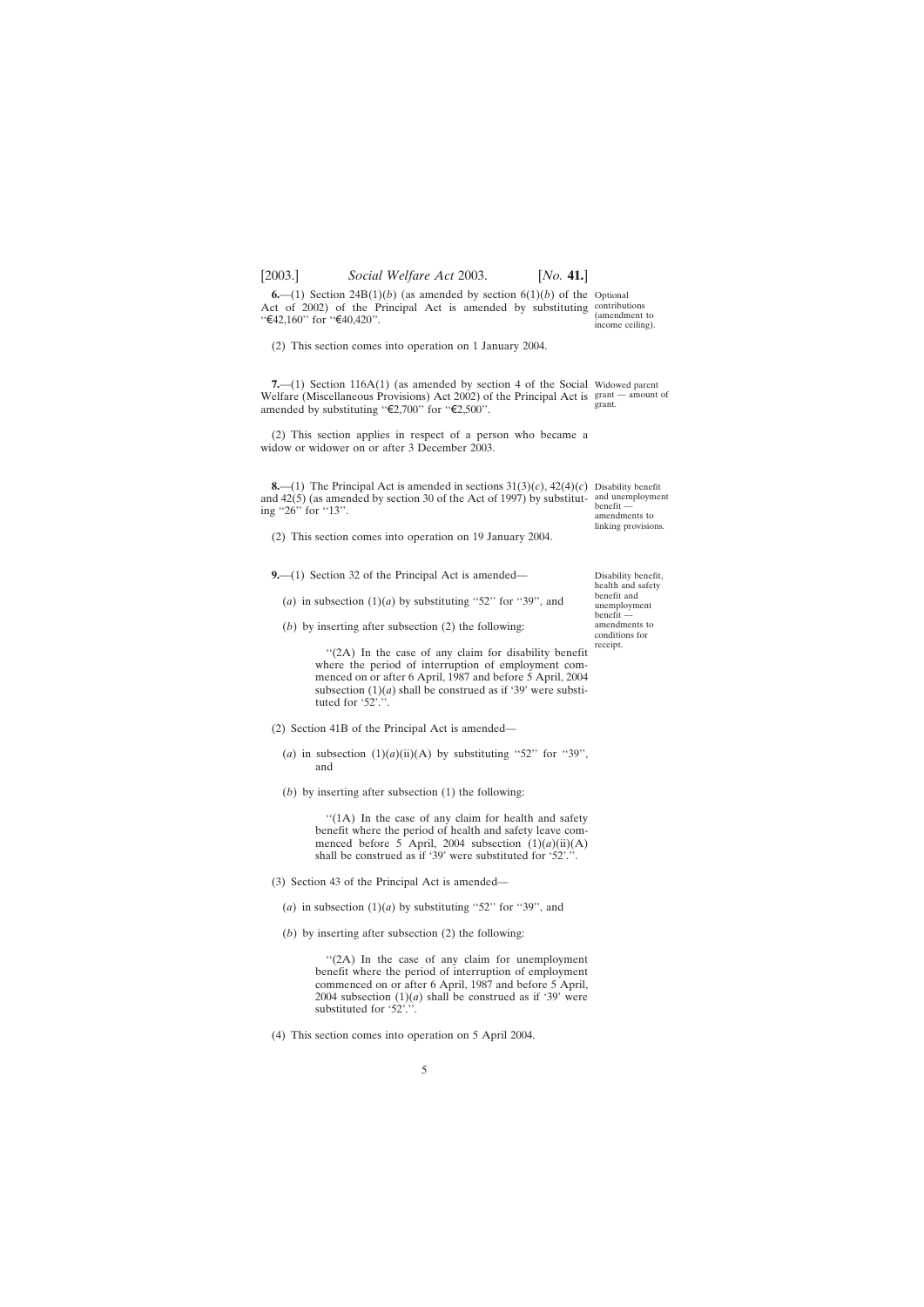<span id="page-5-0"></span>Increase for qualified child amendments.

- **10.**—(1) The Principal Act is amended—
	- (*a*) in section 34 (as amended by section 28 of the Act of 1997) by substituting for subsection (3) the following:

''(3) Subject to subsection (3A), any increase of disability benefit payable pursuant to subsection (2) in respect of a qualified child who normally resides with the beneficiary and with the spouse of a beneficiary shall be payable at the rate of one-half of the appropriate amount in any case where the spouse of the beneficiary is not a qualified adult and subsection (2) shall be construed and have effect accordingly.

(3A) Subsection (3) shall not apply and no increase of disability benefit payable pursuant to subsection (2) in respect of a qualified child who normally resides with the beneficiary and with the spouse of a beneficiary shall be payable where the weekly income of that spouse, calculated or estimated in such manner as may be prescribed, exceeds such amount as may be prescribed.'',

(*b*) in section 41E (as amended by section 28 of the Act of 1997) by substituting for subsection (3) the following:

> ''(3) Subject to subsection (3A), any increase of health and safety benefit payable pursuant to subsection (2) in respect of a qualified child who normally resides with the beneficiary and with the spouse of a beneficiary shall be payable at the rate of one-half of the appropriate amount in any case where the spouse of the beneficiary is not a qualified adult and subsection (2) shall be construed and have effect accordingly.

> (3A) Subsection (3) shall not apply and no increase of health and safety benefit payable pursuant to subsection (2) in respect of a qualified child who normally resides with the beneficiary and with the spouse of a beneficiary shall be payable where the weekly income of that spouse, calculated or estimated in such manner as may be prescribed, exceeds such amount as may be prescribed.'',

(*c*) in section 45 (as amended by section 28 of the Act of 1997) by substituting for subsection (3) the following:

> ''(3) Subject to subsection (3A), any increase of unemployment benefit payable pursuant to subsection (2) in respect of a qualified child who normally resides with the beneficiary and with the spouse of a beneficiary shall be payable at the rate of one-half of the appropriate amount in any case where the spouse of the beneficiary is not a qualified adult and subsection (2) shall be construed and have effect accordingly.

> (3A) Subsection (3) shall not apply and no increase of unemployment benefit payable pursuant to subsection (2) in respect of a qualified child who normally resides with the beneficiary and with the spouse of a beneficiary shall be payable where the weekly income of that spouse, calculated or estimated in such manner as may be prescribed, exceeds such amount as may be prescribed.'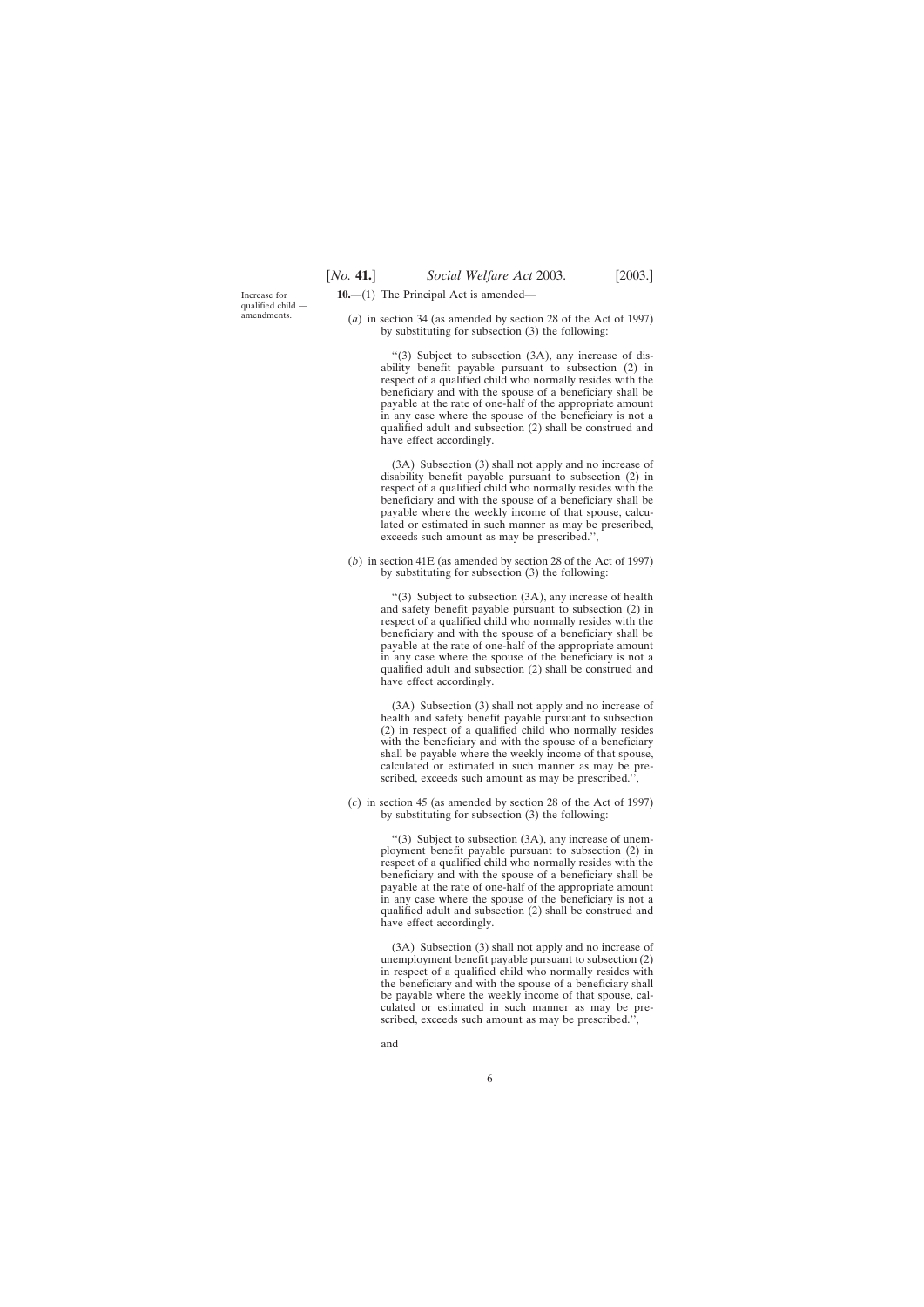<span id="page-6-0"></span>(*d*) in section 55 (as amended by section 28 of the Act of 1997) S.10 by substituting for subsections (3) and (4) the following:

> ''(3) Subject to subsection (4), any increase of injury benefit payable pursuant to subsection (2) in respect of a qualified child who normally resides with the beneficiary and with the spouse of a beneficiary shall be payable at the rate of one-half of the appropriate amount in any case where the spouse of the beneficiary is not a qualified adult and subsection (2) shall be construed and have effect accordingly.

> (4) Subsection (3) shall not apply and no increase of injury benefit payable pursuant to subsection (2) in respect of a qualified child who normally resides with the beneficiary and with the spouse of a beneficiary shall be payable where the weekly income of that spouse, calculated or estimated in such manner as may be prescribed, exceeds such amount as may be prescribed.

> (5) Subsections (1) and (2) shall, for any period for which the beneficiary is entitled to unemployability supplement, apply to a disablement pension as they apply to injury benefit and any increase pursuant to subsection (2) in respect of a qualified child who normally resides with the beneficiary and with the spouse of a beneficiary shall be payable at the rate of one-half of the appropriate amount in any case where the spouse of the beneficiary is not a qualified adult and subsection (2) shall be construed and have effect accordingly.''.

- (2) (*a*) Subject to *paragraph (b)* of this subsection, *paragraphs (a), (b), (c)* and *(d)* of *subsection (1)* of this section shall not apply to a person who, immediately before the coming into operation of this subsection, is entitled to or in receipt of a payment (in this section referred to as the ''specified payment'') to which those paragraphs refer in relation to that payment.
	- (*b*) Where, for any period, after the coming into operation of *paragraph (a)* of this subsection, a person referred to in that paragraph ceases to be entitled to or in receipt of such specified payment, *paragraph (a)* shall no longer apply to that person.
- (3) This section comes into operation on 19 January 2004.

**11.**—(1) Section 46 (as amended by section 13 of the Act of 1997) Unemployment of the Principal Act is amended—

benefit amendment to duration of

- (*a*) in subsection (1) by inserting ''or subsection (3A)'' after payment.''subsection (3)'',
- (*b*) by substituting for subsection (3) the following:

''(3) Subsection (1) shall, in respect of a person who is over the age of 18 years and who has qualifying contributions in respect of not less than 260 contribution weeks, have effect as if '390 days' were substituted for '156 days'.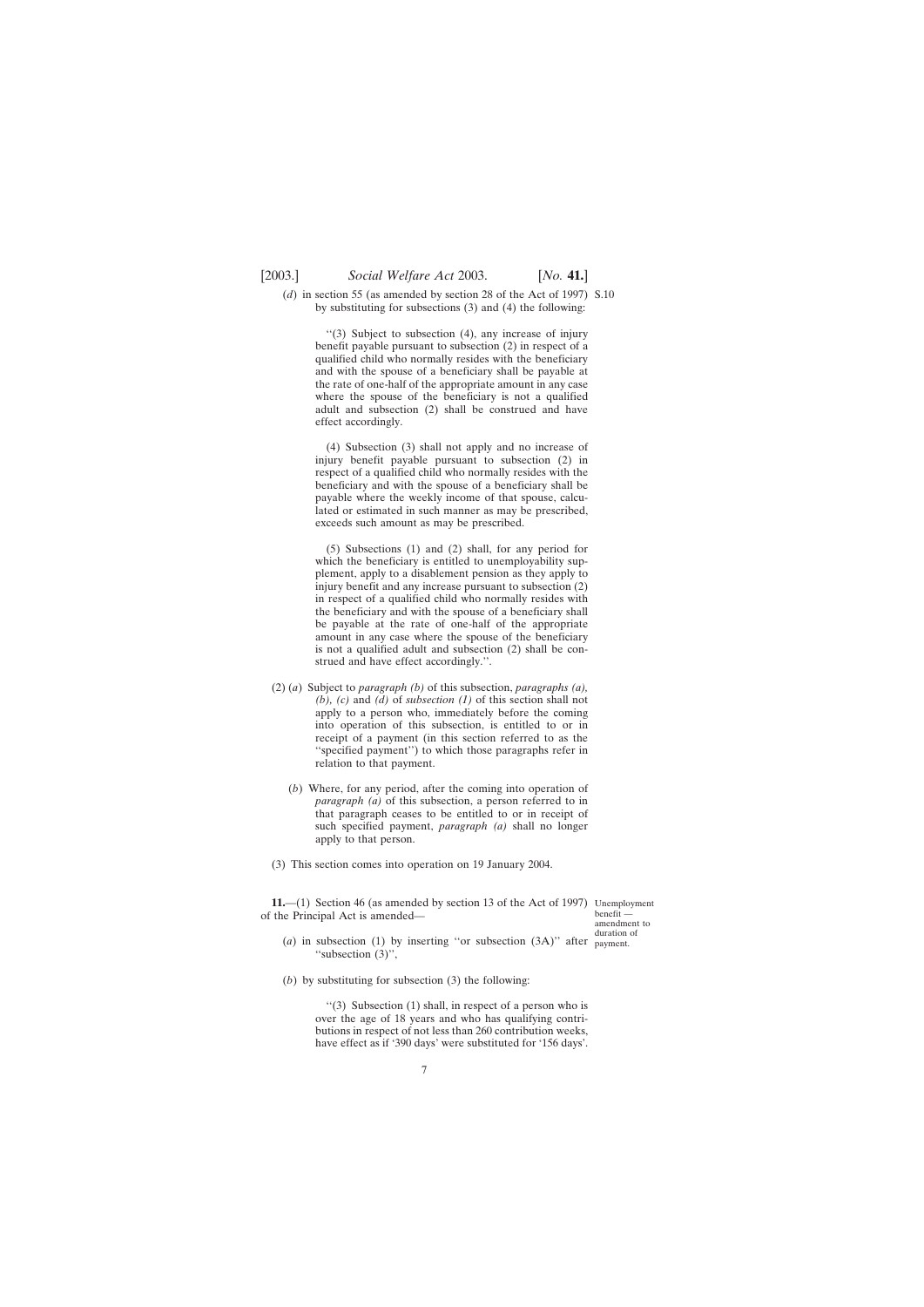<span id="page-7-0"></span>(3A) Subsection (1) shall, in respect of a person who is over the age of 18 years and who has qualifying contributions in respect of less than 260 contribution weeks, have effect as if '312 days' were substituted for '156 days'.'',

- (*c*) in subsection (4) by inserting ''312 days or'' after ''unemployment benefit for'', and
- (*d*) in paragraph (*b*) of subsection (4) by substituting ''subsections  $(1)$ ,  $(3)$  and  $(3A)$  as the case may be," for "subsections  $(1)$  and  $(3)$ ".

(2) Where, immediately before the coming into operation of *subsection (1)*, a person was entitled to or in receipt of unemployment benefit for 156 days or more in respect of a period of interruption of employment, the amendments effected in *subsection (1)* shall not apply to that person for the remainder of the said period of interruption of employment.

(3) This section comes into operation on 19 January 2004.

Supplementary welfare allowance — amendment to conditions of entitlement.

**12.**—(1) Section 179 (as amended by section 13 of the Social Welfare (Miscellaneous Provisions) Act 2003) of the Principal Act is amended in subsection (4)—

- (*a*) in paragraph (*a*)(i) by deleting ''or'',
- (*b*) in paragraph (*a*)(ii)(IV) by substituting ''1935, or'' for  $^{1935}$ .
- (*c*) in paragraph (*a*), after subparagraph (ii) by inserting the following:
	- ''(iii) during any period that person, or his or her spouse, is engaged in remunerative full-time work.'',

and

(*d*) by inserting after subsection (4) the following:

''(5) Without prejudice to the generality of subsection (1) and subject to subsection (6), regulations under subsection (1) may provide for the payment of a supplement towards the amount of mortgage interest payable by a person in respect of his or her residence.

(6) A person shall not be entitled to a supplement referred to in subsection (5), during any period, where that person or his or her spouse, is engaged in remunerative full-time work.''.

- (2) (*a*) Subject to *paragraph (b)* of this subsection, *paragraphs (c)* and *(d)* of *subsection (1)* of this section shall not apply to a person who is entitled to or in receipt of any payment to which those paragraphs refer immediately before the coming into operation of this subsection in relation to that payment.
	- (*b*) Where after the coming into operation of *paragraph (a)* of this subsection, a person referred to in that paragraph ceases to be entitled to or in receipt of any payments to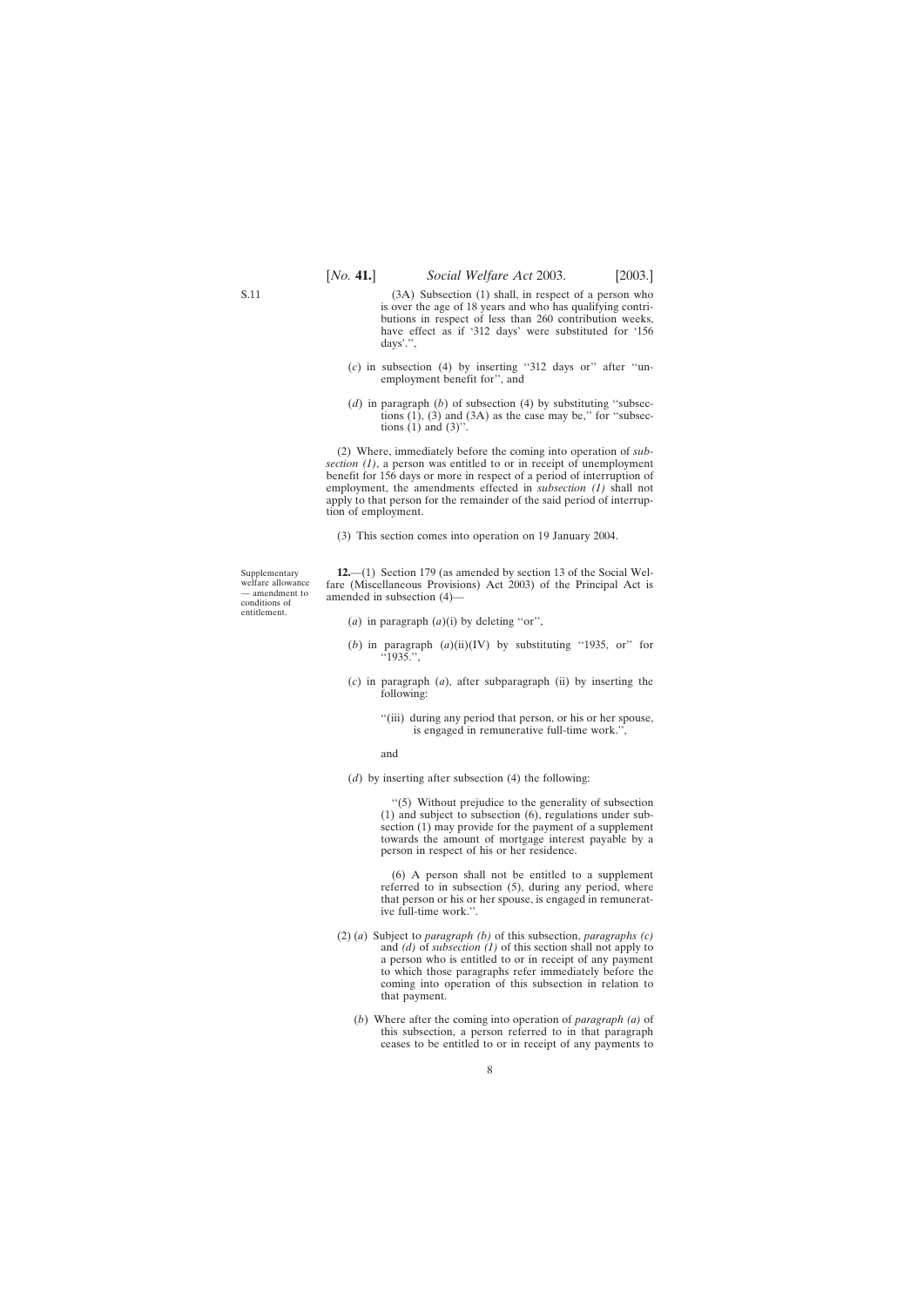<span id="page-8-0"></span>

which those amendments refer, the said paragraph shall S.12 no longer apply to that person.

- (3) For the purposes of this section, ''spouse'' means—
	- (*a*) each person of a married couple who are living together, or
	- (*b*) a man and woman who are not married to each other but are cohabiting as husband and wife.
- (4) This section comes into operation on 1 January 2004.

**13.**—The Principal Act is amended in section 10(1)(*e*) (as inserted Employment by section 17 of the Social Welfare (Miscellaneous Provisions) Act contributions —  $2003$ ) $-$ 

(*a*) by substituting for the definition of ''notional payment'' the following:

> '''notional payment' has the meaning assigned to it by section 985A (as inserted by section 6 of the Finance Act 2003) of the Taxes Consolidation Act 1997.'',

and

(*b*) by deleting the definition of ''specified provision''.

**14.**—The Health Contributions Act 1979 is amended in section Amendment of  $6(3)$  (as inserted by section  $20(b)$  of the Social Welfare Health (Miscellaneous Provisions) Act 2003)—

(*a*) by substituting for the definition of ''notional payment'' the following:

> '''notional payment' has the meaning assigned to it by section 985A (as inserted by section 6 of the Finance Act 2003) of the Taxes Consolidation Act 1997.'',

and

(*b*) by deleting the definition of ''specified provision''.

**15.**—The National Training Fund Act 2000 is amended in section Amendment of  $4(13)$  (as inserted by section  $21(a)$  of the Social Welfare National Training (Miscellaneous Provisions) Act 2003)— Fund Act 2000.

(*a*) by substituting for the definition of ''notional payment'' the following:

> '''notional payment' has the meaning assigned to it by section 985A (as inserted by section 6 of the Finance Act 2003) of the Taxes Consolidation Act 1997.'',

and

(*b*) by deleting the definition of ''specified provision''.

**16.**—(1) This Act may be cited as the Social Welfare Act 2003.

Short title and construction.

(2) The Social Welfare Acts and this Act, other than *sections 14* and *15*, shall be construed together as one.

Contributions Act 1979.

amendment.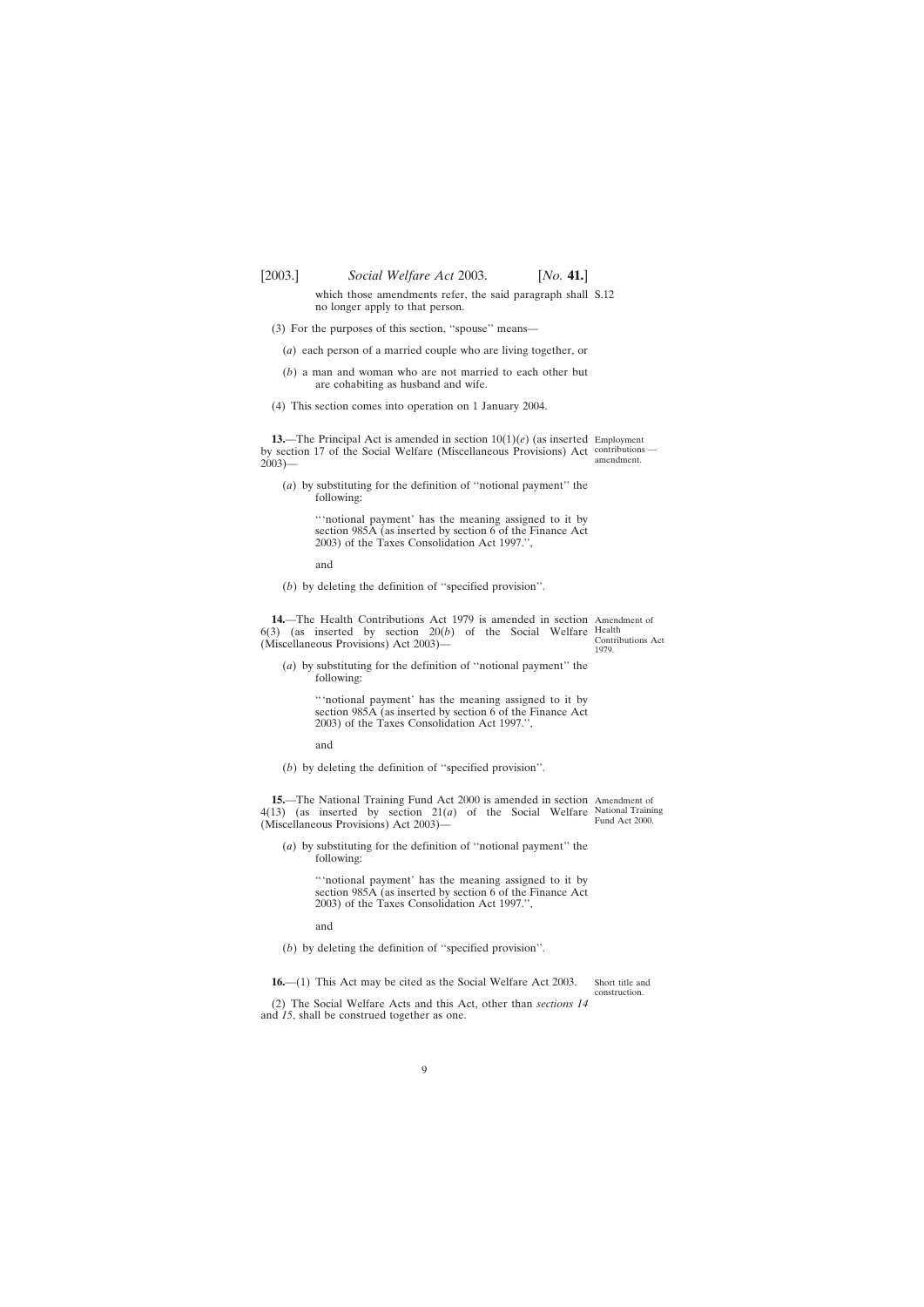<span id="page-9-0"></span>*Section 2.*

#### ''PART I

| Description of benefit<br>(1)                                                                                                                                               | Weekly<br>rate<br>(2) | Increase<br>for<br>qualified<br>adult<br>(where<br>payable) | Increase<br>for each<br>qualified<br>child<br>(where<br>payable)<br>(4) | Increase<br>for<br>prescribed<br>relative<br>under<br>section 167<br>(where<br>payable) | Increase<br>where the<br>person is<br>living<br>alone<br>(where<br>payable)<br>(6) | Increase<br>where the<br>person has<br>attained<br>the age of<br>80 years<br>(where<br>payable) | Increase<br>where the<br>person is<br>ordinarily<br>resident on<br>an island<br>off the<br>coast of<br>Ireland<br>(where<br>payable)<br>(8) |
|-----------------------------------------------------------------------------------------------------------------------------------------------------------------------------|-----------------------|-------------------------------------------------------------|-------------------------------------------------------------------------|-----------------------------------------------------------------------------------------|------------------------------------------------------------------------------------|-------------------------------------------------------------------------------------------------|---------------------------------------------------------------------------------------------------------------------------------------------|
|                                                                                                                                                                             |                       | (3)                                                         |                                                                         | (5)                                                                                     |                                                                                    | (7)                                                                                             |                                                                                                                                             |
| 1. Disability Benefit,<br>Unemployment Benefit, Injury<br>Benefit and Health and Safety<br>Benefit<br>$\cdots$<br>$\ddotsc$                                                 | €<br>134.80           | €<br>89.40                                                  | €<br>16.80                                                              | €                                                                                       | €                                                                                  | €                                                                                               | €                                                                                                                                           |
| 2. Death Benefit:<br>$(a)$ pension payable to a<br>widow or widower (section<br>60)<br>$\sim 100$<br>$\cdots$<br>additional increase for a widow                            | 163.60                |                                                             | 21.60                                                                   | 93.40                                                                                   | 7.70                                                                               |                                                                                                 | 12.70                                                                                                                                       |
| or widower (under section 60)<br>who has attained pensionable<br>age<br>$\ddotsc$<br>$\cdots$<br>$\ldots$<br>$(b)$ pension payable to a<br>parent:                          | 8.10                  |                                                             |                                                                         |                                                                                         |                                                                                    |                                                                                                 |                                                                                                                                             |
| (i) reduced rate<br>$\cdots$                                                                                                                                                | 79.10                 |                                                             |                                                                         | 93.40                                                                                   | 7.70                                                                               |                                                                                                 |                                                                                                                                             |
| (ii) maximum rate<br>                                                                                                                                                       | 163.60                |                                                             |                                                                         | 93.40                                                                                   | 7.70                                                                               |                                                                                                 |                                                                                                                                             |
| $(c)$ pension payable to an<br>orphan<br>$\cdots$<br>$\cdots$                                                                                                               | 109.90                |                                                             |                                                                         |                                                                                         |                                                                                    |                                                                                                 |                                                                                                                                             |
| 3. Old Age (Contributory) Pension<br>and Retirement Pension:<br>$\cdots$                                                                                                    | 167.30                | 111.50                                                      | 19.30                                                                   | 93.40                                                                                   | 7.70                                                                               | 6.40                                                                                            | 12.70                                                                                                                                       |
| additional increase for a<br>qualified adult who has attained<br>pensionable age<br>$\cdots$<br>$\ddotsc$                                                                   |                       | 17.70                                                       |                                                                         |                                                                                         |                                                                                    |                                                                                                 |                                                                                                                                             |
| 4. Invalidity Pension:<br>$\ldots$                                                                                                                                          | 140.30                | 100.10                                                      | 19.30                                                                   | 93.40                                                                                   | 7.70                                                                               | 6.40                                                                                            | 12.70                                                                                                                                       |
| additional increase for a<br>beneficiary who has attained the<br>age of 65 years<br>$\ldots$<br>$\cdots$                                                                    | 27.00                 |                                                             |                                                                         |                                                                                         |                                                                                    |                                                                                                 |                                                                                                                                             |
| additional increase where<br>qualified adult has attained<br>pensionable age<br>$\cdots$<br>$\cdots$                                                                        |                       | 29.10                                                       |                                                                         |                                                                                         |                                                                                    |                                                                                                 |                                                                                                                                             |
| 5. Widow's and Widower's<br>(Contributory) Pension and a<br>relevant payment by virtue of<br>section $18(1)(a)$ of the Social<br>Welfare Act 1996:<br>$\ddotsc$<br>$\cdots$ | 140.30                |                                                             | 21.60                                                                   | 93.40                                                                                   | 7.70                                                                               | 6.40                                                                                            | 12.70                                                                                                                                       |
| additional increase for a<br>beneficiary who has attained<br>pensionable age<br>$\cdots$<br>$\cdots$                                                                        | 27.00                 |                                                             |                                                                         |                                                                                         |                                                                                    |                                                                                                 |                                                                                                                                             |
| 6. Orphan's (Contributory)<br>Allowance<br>$\cdots$<br>$\cdots$                                                                                                             | 107.00                |                                                             |                                                                         |                                                                                         |                                                                                    |                                                                                                 |                                                                                                                                             |
| 7. Carer's Benefit:                                                                                                                                                         |                       |                                                             |                                                                         |                                                                                         |                                                                                    |                                                                                                 |                                                                                                                                             |
| $(a)$ in the case of a person to<br>whom section $82D(1)(b)$<br>applies<br>$\cdots$<br>$\ldots$                                                                             | 149.70                |                                                             | 16.80                                                                   |                                                                                         |                                                                                    |                                                                                                 |                                                                                                                                             |
| $(b)$ in the case of a person to<br>whom section $82D(1)(a)$<br>applies<br>$\cdots$<br>$\cdots$                                                                             | 224.60                |                                                             | 16.80                                                                   |                                                                                         |                                                                                    |                                                                                                 |                                                                                                                                             |

#### Rates of Periodical Benefits and Increases Thereof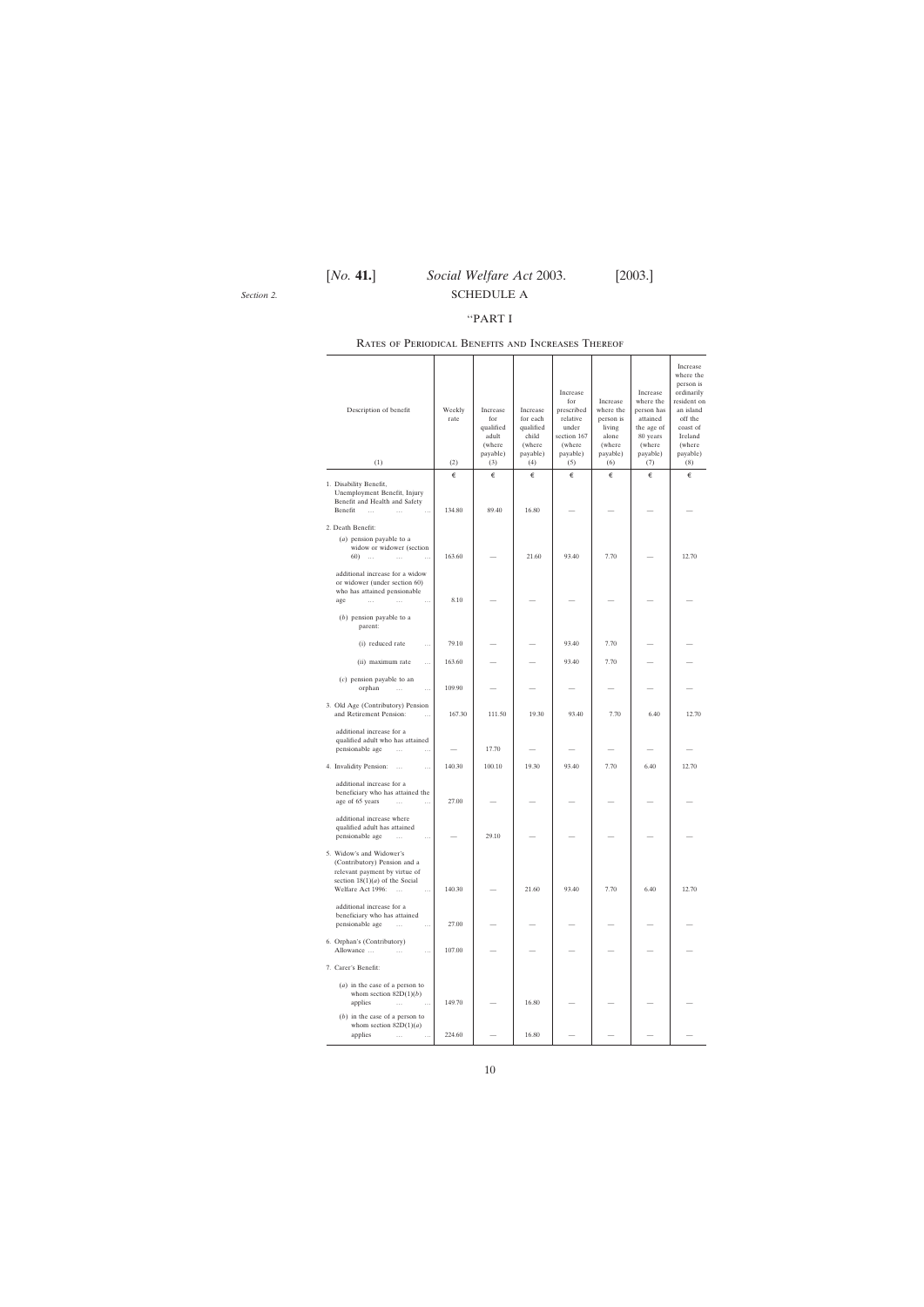PART II SCH.A

Occupational Injuries Benefits — Gratuities and Grant

| Description of Grant    |          |          |          |          |          | Amount<br>ے |        |
|-------------------------|----------|----------|----------|----------|----------|-------------|--------|
| 1. Disablement Benefit: |          |          |          |          |          |             | €      |
| Maximum gratuity        | $\cdots$ | $\cdots$ | $\cdots$ | $\cdots$ | $\cdots$ | $\cdots$    | 11,610 |
| 2. Death Benefit        | $\cdots$ | $\cdots$ | $\cdots$ | $\cdots$ | $\cdots$ | $\cdots$    | 635    |

### PART III

Disablement Pension

| Degree of Disablement                                                    |                                                          |                                                   |                                                          |                                                          | Weekly Rate                                        |
|--------------------------------------------------------------------------|----------------------------------------------------------|---------------------------------------------------|----------------------------------------------------------|----------------------------------------------------------|----------------------------------------------------|
| 100 per cent<br>90 per cent<br>80 per cent<br>70 per cent<br>60 per cent | $\ldots$<br>$\cdots$<br>$\ddots$<br>$\cdots$<br>$\ldots$ | $\cdots$<br>$\cdots$<br>$\cdots$<br>$\cdots$<br>. | $\cdots$<br>$\cdots$<br>$\cdots$<br>$\cdots$<br>$\cdots$ | $\cdots$<br>$\cdots$<br>$\cdots$<br>$\cdots$<br>$\cdots$ | €<br>165.90<br>149.30<br>132.70<br>116.10<br>99.50 |
| 50 per cent<br>40 per cent<br>30 per cent<br>20 per cent                 | $\cdots$<br>$\ldots$<br>$\ldots$<br>$\cdots$             | $\cdots$<br>$\cdots$<br>$\cdots$<br>$\cdots$      | $\cdots$<br>$\cdots$<br>$\cdots$<br>$\cdots$             | $\cdots$<br>$\cdots$<br>$\cdots$<br>$\cdots$             | 83.00<br>66.40<br>49.80<br>33.20                   |

#### PART IV

Increases of Disablement Pension

| Description of Increase<br>(1)                                         | Weekly<br>Rate<br>(2) | Increase<br>where the<br>person is<br>living alone |
|------------------------------------------------------------------------|-----------------------|----------------------------------------------------|
| 1. Increase where the person is permanently                            | €                     | €                                                  |
| incapable of work<br>$\cdots$<br>.                                     | 134.80                | 7.70                                               |
| 2. Increase where the person requires constant<br>attendance<br>.<br>. | 149.70                |                                                    |
|                                                                        |                       | , ,                                                |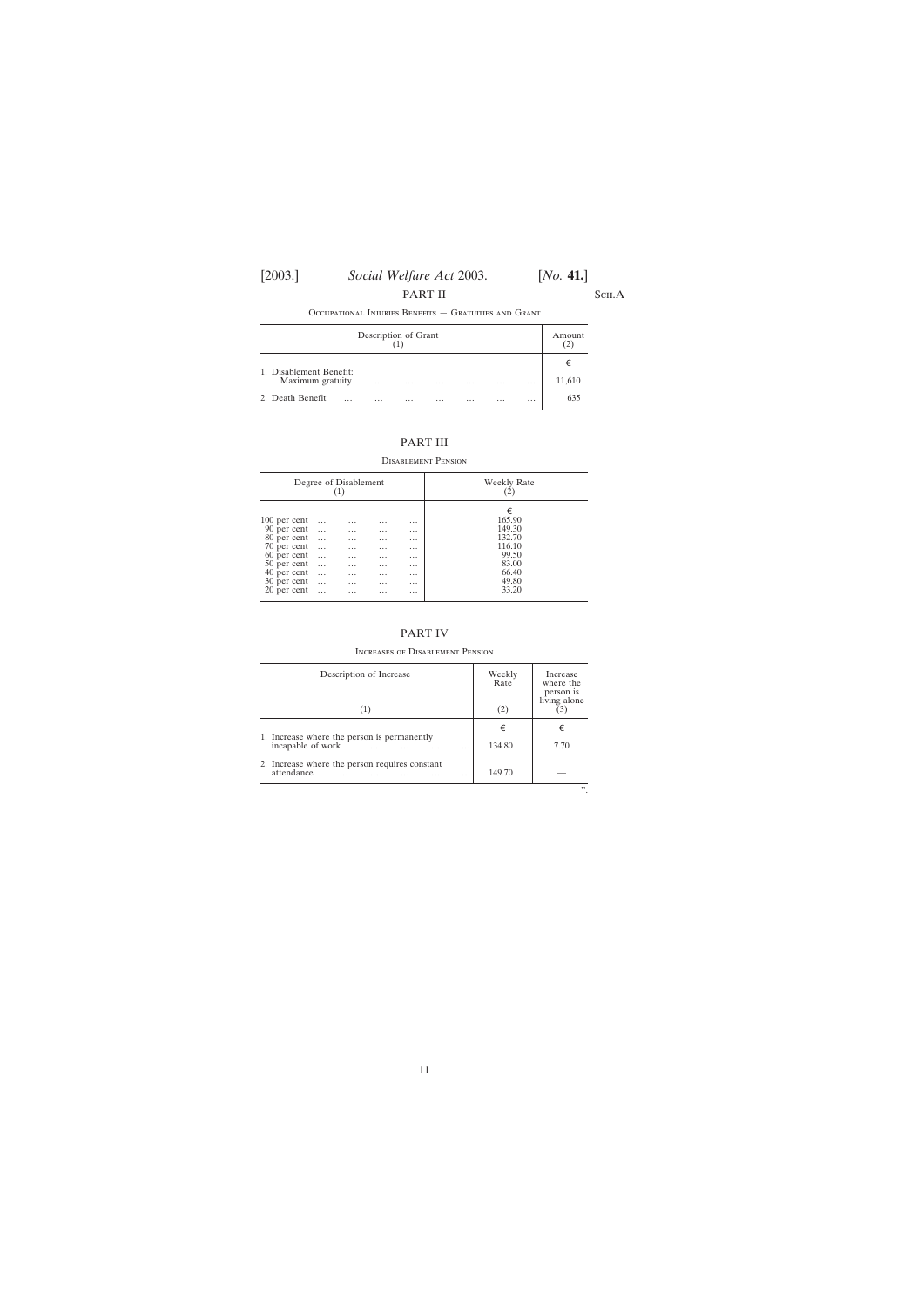<span id="page-11-0"></span>*Section 3.*

## [*No.* **41.**] *Social Welfare Act* 2003. [2003.] SCHEDULE B

#### ''PART I

| Description of assistance                                                                                                                                                                               | Weekly<br>rate | Increase<br>for<br>qualified<br>adult<br>(where<br>payable) | Increase<br>for each<br>qualified<br>child<br>(where<br>payable) | Increase<br>for<br>prescribed<br>relative<br>under<br>section 167<br>(where<br>payable) | Increase<br>where the<br>person is<br>living<br>alone<br>(where<br>payable) | Increase<br>where the<br>person has<br>attained<br>the age of<br>80 years<br>(where)<br>payable) | Increase<br>where the<br>person is<br>ordinarily<br>resident on<br>an island<br>off the<br>coast of<br>Ireland<br>(where<br>payable) |
|---------------------------------------------------------------------------------------------------------------------------------------------------------------------------------------------------------|----------------|-------------------------------------------------------------|------------------------------------------------------------------|-----------------------------------------------------------------------------------------|-----------------------------------------------------------------------------|--------------------------------------------------------------------------------------------------|--------------------------------------------------------------------------------------------------------------------------------------|
| (1)                                                                                                                                                                                                     | (2)<br>€       | (3)<br>€                                                    | (4)                                                              | (5)                                                                                     | (6)                                                                         | (7)                                                                                              | (8)<br>€                                                                                                                             |
| 1. Unemployment Assistance:                                                                                                                                                                             |                |                                                             | €                                                                | €                                                                                       | €                                                                           | €                                                                                                |                                                                                                                                      |
| $(a)$ in the case of a person to<br>whom section $121(1)(a)$<br>applies<br>$\overline{\phantom{a}}$<br>$\cdots$                                                                                         | 134.80         | 89.40                                                       | 16.80                                                            |                                                                                         |                                                                             |                                                                                                  |                                                                                                                                      |
| $(b)$ in the case of a person to<br>whom section $121(1)(b)$<br>applies<br>$\ddotsc$<br>$\cdots$                                                                                                        | 134.80         | 89.40                                                       | 16.80                                                            |                                                                                         |                                                                             |                                                                                                  |                                                                                                                                      |
| 2. Pre-Retirement Allowance<br>$\cdots$                                                                                                                                                                 | 134.80         | 89.40                                                       | 16.80                                                            |                                                                                         |                                                                             |                                                                                                  |                                                                                                                                      |
| 3. Disability Allowance<br>$\ddotsc$                                                                                                                                                                    | 134.80         | 89.40                                                       | 16.80                                                            |                                                                                         | 7.70                                                                        |                                                                                                  |                                                                                                                                      |
| 4. Old Age (Non-Contributory)                                                                                                                                                                           |                |                                                             |                                                                  |                                                                                         |                                                                             |                                                                                                  |                                                                                                                                      |
| Pension<br>$\sim$<br>$\cdots$                                                                                                                                                                           | 154.00         |                                                             | 16.80                                                            | 93.40                                                                                   | 7.70                                                                        | 6.40                                                                                             | 12.70                                                                                                                                |
| 5. Blind Pension:                                                                                                                                                                                       | 134.80         |                                                             | 16.80                                                            | 93.40                                                                                   | 7.70                                                                        | 6.40                                                                                             | 12.70                                                                                                                                |
| additional increase for a<br>beneficiary who has attained<br>pensionable age<br>$\ldots$<br>$\ldots$                                                                                                    | 19.20          |                                                             |                                                                  |                                                                                         |                                                                             |                                                                                                  |                                                                                                                                      |
| 6. Widow's (Non-Contributory)<br>Pension, Widower's (Non-<br>Contributory) Pension and a<br>relevant payment by virtue of<br>section $18(1)(b)$ or $(c)$ of the<br>Social Welfare Act 1996<br>$\ddotsc$ | 134.80         |                                                             |                                                                  | 93.40                                                                                   | 7.70                                                                        | 6.40                                                                                             | 12.70                                                                                                                                |
| additional increase for a<br>beneficiary who has attained<br>pensionable age<br>$\cdots$<br>$\ldots$                                                                                                    | 19.20          |                                                             |                                                                  |                                                                                         |                                                                             |                                                                                                  |                                                                                                                                      |
| 7. One-Parent Family Payment:                                                                                                                                                                           | 134.80         |                                                             | 19.30                                                            |                                                                                         |                                                                             | 6.40                                                                                             | 12.70                                                                                                                                |
| additional increase for a<br>beneficiary who has attained<br>pensionable age<br>$\ldots$<br>$\cdots$                                                                                                    | 19.20          |                                                             |                                                                  |                                                                                         |                                                                             |                                                                                                  |                                                                                                                                      |
| 8. Carer's Allowance:                                                                                                                                                                                   |                |                                                             |                                                                  |                                                                                         |                                                                             |                                                                                                  |                                                                                                                                      |
| $(a)$ in the case of a person to<br>whom section $165(1)(a)$<br>applies<br>$\cdots$<br>$\cdots$                                                                                                         | 209.40         |                                                             | 16.80                                                            |                                                                                         |                                                                             |                                                                                                  | 12.70                                                                                                                                |
| additional increase for a<br>beneficiary who has attained<br>pensionable age<br>$\cdots$<br>$\cdots$                                                                                                    | 27.30          |                                                             |                                                                  |                                                                                         |                                                                             |                                                                                                  |                                                                                                                                      |
| $(b)$ in the case of a person to<br>whom section $165(1)(b)$<br>applies<br>$\cdots$<br>$\cdots$                                                                                                         | 139.60         |                                                             | 16.80                                                            |                                                                                         |                                                                             |                                                                                                  | 12.70                                                                                                                                |
| additional increase for a<br>beneficiary who has attained<br>pensionable age<br>$\cdots$<br>$\cdots$                                                                                                    | 18.20          |                                                             |                                                                  |                                                                                         |                                                                             |                                                                                                  |                                                                                                                                      |
| 9. Orphan's (Non-Contributory)<br>Pension<br>$\cdots$<br>$\cdots$                                                                                                                                       | 107.00         |                                                             |                                                                  |                                                                                         |                                                                             |                                                                                                  |                                                                                                                                      |
| 10. Supplementary Welfare<br>Allowance<br>$\cdots$<br>$\cdots$                                                                                                                                          | 134.80         | 89.40                                                       | 16.80                                                            |                                                                                         |                                                                             |                                                                                                  |                                                                                                                                      |
| 11. Farm Assist<br>$\cdots$<br>$\cdots$                                                                                                                                                                 | 134.80         | 89.40                                                       | 16.80                                                            |                                                                                         |                                                                             |                                                                                                  |                                                                                                                                      |
|                                                                                                                                                                                                         |                |                                                             |                                                                  |                                                                                         |                                                                             |                                                                                                  |                                                                                                                                      |

#### Rates of Periodical Social Assistance and Increases Thereof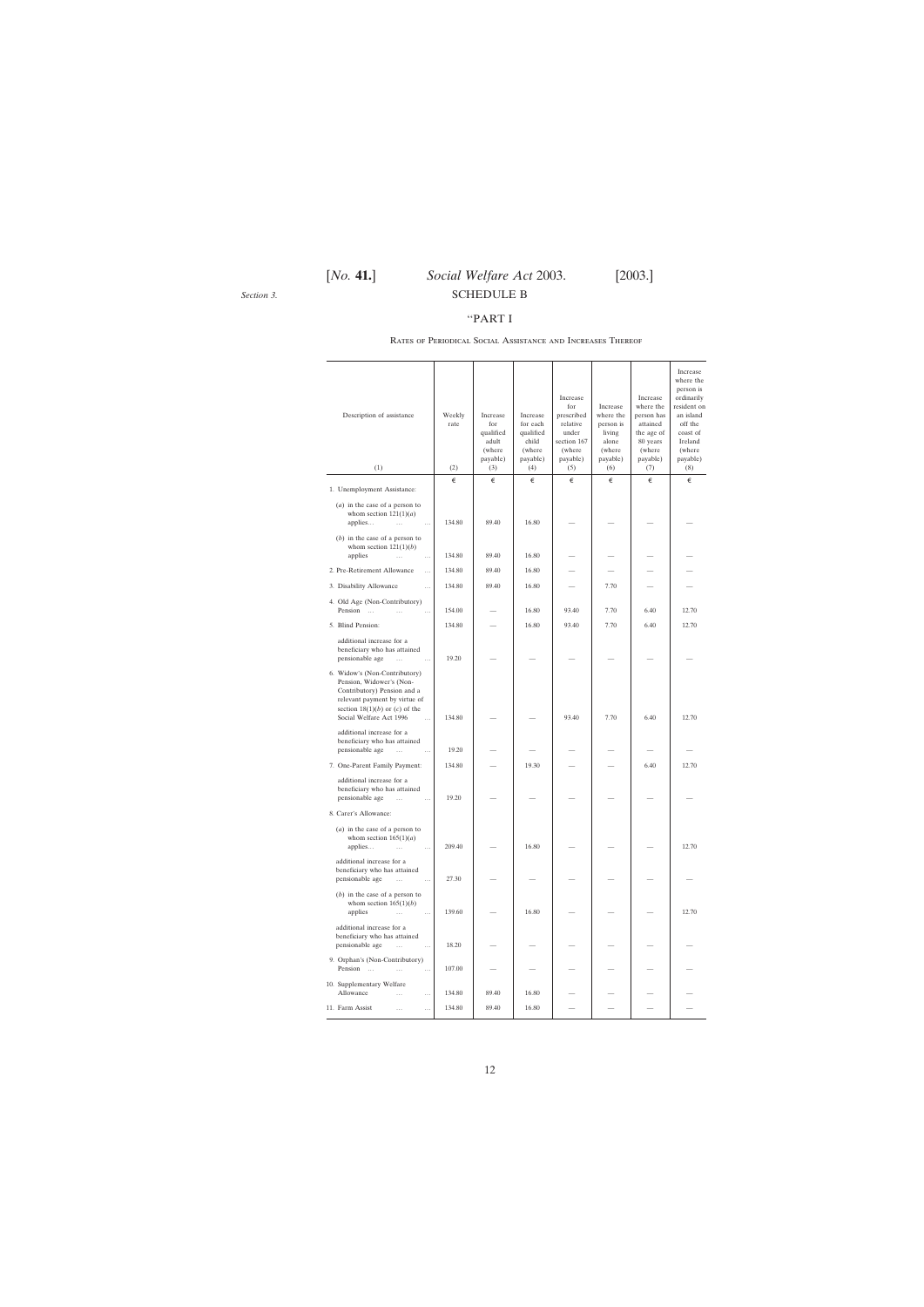### PART II Sch. B

Increase of Old Age (Non-Contributory) Pension for One of a Couple and Increase in Blind Pension for One of a Couple Where Both Beneficiary and Spouse have attained Pensionable Age

| Means of claimant or pensioner                                                       | Weekly rate of increase |
|--------------------------------------------------------------------------------------|-------------------------|
|                                                                                      | €                       |
| Where the weekly means of the claimant or pensioner                                  |                         |
| do not exceed €7.60                                                                  | 101.80                  |
| exceed €7.60 but do not exceed €10.10                                                | 100.10                  |
| exceed €10.10 but do not exceed €12.60                                               | 98.50                   |
| exceed €12.60 but do not exceed €15.10                                               | 96.80                   |
| exceed €15.10 but do not exceed €17.60<br>exceed €17.60 but do not exceed €20.10     | 95.20<br>93.50          |
| exceed €20.10 but do not exceed €22.60                                               | 91.90                   |
| exceed €22.60 but do not exceed €25.10                                               | 90.20                   |
| exceed €25.10 but do not exceed €27.60                                               | 88.60                   |
| exceed €27.60 but do not exceed €30.10                                               | 86.90                   |
| exceed €30.10 but do not exceed €32.60                                               | 85.30                   |
| exceed €32.60 but do not exceed €35.10                                               | 83.60                   |
| exceed €35.10 but do not exceed €37.60                                               | 82.00                   |
| exceed €37.60 but do not exceed €40.10                                               | 80.30                   |
| exceed €40.10 but do not exceed €42.60                                               | 78.70                   |
| exceed €42.60 but do not exceed €45.10                                               | 77.00                   |
| exceed €45.10 but do not exceed €47.60                                               | 75.40                   |
| exceed €47.60 but do not exceed €50.10                                               | 73.70                   |
| exceed €50.10 but do not exceed €52.60                                               | 72.10                   |
| exceed €52.60 but do not exceed €55.10                                               | 70.40                   |
| exceed €55.10 but do not exceed €57.60                                               | 68.70                   |
| exceed €57.60 but do not exceed €60.10<br>exceed €60.10 but do not exceed €62.60     | 67.10<br>65.40          |
| exceed €62.60 but do not exceed €65.10                                               | 63.80                   |
| exceed €65.10 but do not exceed €67.60                                               | 62.10                   |
| exceed €67.60 but do not exceed €70.10                                               | 60.50                   |
| exceed €70.10 but do not exceed €72.60                                               | 58.80                   |
| exceed €72.60 but do not exceed €75.10                                               | 57.20                   |
| exceed €75.10 but do not exceed €77.60                                               | 55.50                   |
| exceed €77.60 but do not exceed €80.10                                               | 53.90                   |
| exceed €80.10 but do not exceed €82.60                                               | 52.20                   |
| exceed €82.60 but do not exceed €85.10                                               | 50.60                   |
| exceed €85.10 but do not exceed €87.60                                               | 48.90                   |
| exceed €87.60 but do not exceed €90.10                                               | 47.30                   |
| exceed €90.10 but do not exceed €92.60                                               | 45.60                   |
| exceed €92.60 but do not exceed €95.10<br>exceed €95.10 but do not exceed €97.60     | 44.00<br>42.30          |
| exceed €97.60 but do not exceed €100.10                                              | 40.70                   |
| exceed €100.10 but do not exceed €102.60                                             | 39.00                   |
| exceed €102.60 but do not exceed €105.10                                             | 37.30                   |
| exceed €105.10 but do not exceed €107.60                                             | 35.70                   |
| exceed €107.60 but do not exceed €110.10                                             | 34.00                   |
| exceed €110.10 but do not exceed €112.60                                             | 32.40                   |
| exceed €112.60 but do not exceed €115.10                                             | 30.70                   |
| exceed €115.10 but do not exceed €117.60                                             | 29.10                   |
| exceed €117.60 but do not exceed €120.10                                             | 27.40                   |
| exceed €120.10 but do not exceed €122.60                                             | 25.80                   |
| exceed €122.60 but do not exceed €125.10                                             | 24.10                   |
| exceed €125.10 but do not exceed €127.60<br>exceed €127.60 but do not exceed €130.10 | 22.50<br>20.80          |
| exceed €130.10 but do not exceed €132.60                                             | 19.20                   |
| exceed €132.60 but do not exceed €135.10                                             | 17.50                   |
| exceed €135.10 but do not exceed €137.60                                             | 15.90                   |
| exceed €137.60 but do not exceed €140.10                                             | 14.20                   |
| exceed €140.10 but do not exceed €142.60                                             | 12.60                   |
| exceed €142.60 but do not exceed €145.10                                             | 10.90                   |
| exceed €145.10 but do not exceed €147.60                                             | 9.30                    |
| exceed €147.60 but do not exceed €150.10                                             | 7.60                    |
| exceed €150.10 but do not exceed €152.60                                             | 5.90                    |
| exceed €152.60 but do not exceed €155.10                                             | 4.30                    |
| exceed €155.10 but do not exceed €157.60                                             | 2.60                    |
| exceed €157.60                                                                       | Nil                     |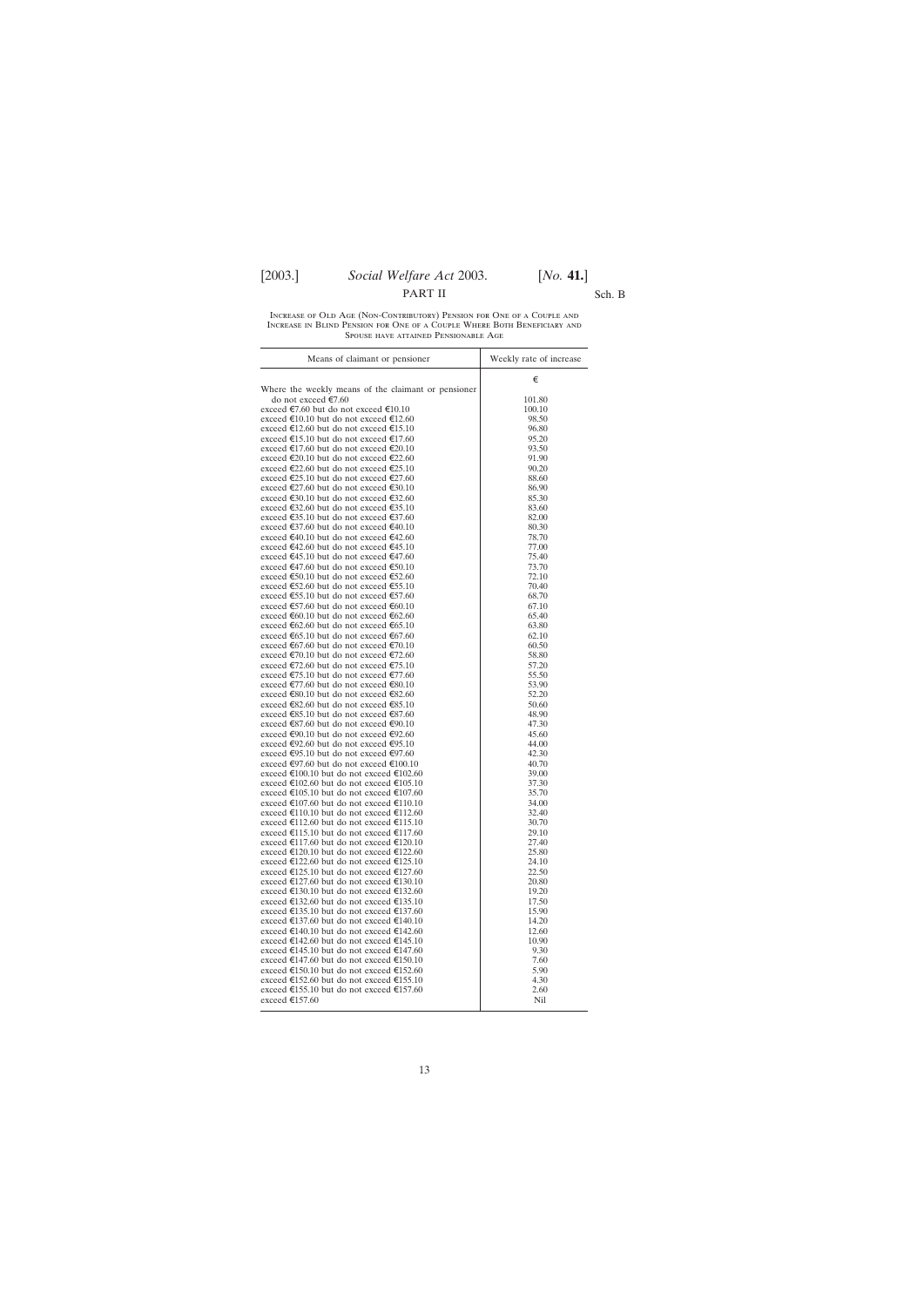Sch. B

| INCREASE OF BLIND PENSION FOR ONE OF A COUPLE WHERE BOTH BENEFICIARY AND |
|--------------------------------------------------------------------------|
| SPOUSE HAVE NOT ATTAINED PENSIONABLE AGE                                 |

| €<br>Where the weekly means of the claimant or pensioner<br>do not exceed €7.60<br>89.40<br>exceed €7.60 but do not exceed €10.10<br>87.70<br>exceed €10.10 but do not exceed €12.60<br>86.10<br>exceed €12.60 but do not exceed €15.10<br>84.40<br>exceed €15.10 but do not exceed €17.60<br>82.80<br>exceed €17.60 but do not exceed €20.10<br>81.10<br>exceed €20.10 but do not exceed €22.60<br>79.50<br>exceed €22.60 but do not exceed €25.10<br>77.80<br>exceed €25.10 but do not exceed €27.60<br>76.10<br>exceed €27.60 but do not exceed €30.10<br>74.50<br>exceed €30.10 but do not exceed €32.60<br>72.80<br>exceed €32.60 but do not exceed €35.10<br>71.20<br>exceed €35.10 but do not exceed €37.60<br>69.50<br>exceed €37.60 but do not exceed €40.10<br>67.80<br>exceed €40.10 but do not exceed €42.60<br>66.20<br>exceed €42.60 but do not exceed €45.10<br>64.50<br>exceed €45.10 but do not exceed €47.60<br>62.90<br>exceed €47.60 but do not exceed €50.10<br>61.20<br>exceed €50.10 but do not exceed €52.60<br>59.60<br>exceed €52.60 but do not exceed €55.10<br>57.90<br>exceed €55.10 but do not exceed €57.60<br>56.20<br>exceed €57.60 but do not exceed €60.10<br>54.60<br>exceed €60.10 but do not exceed €62.60<br>52.90<br>exceed €62.60 but do not exceed €65.10<br>51.30<br>exceed €65.10 but do not exceed €67.60<br>49.60<br>exceed €67.60 but do not exceed €70.10<br>47.90<br>exceed €70.10 but do not exceed €72.60<br>46.30<br>exceed €72.60 but do not exceed €75.10<br>44.60<br>exceed €75.10 but do not exceed €77.60<br>43.00<br>exceed €77.60 but do not exceed €80.10<br>41.30<br>exceed €80.10 but do not exceed €82.60<br>39.70<br>exceed €82.60 but do not exceed €85.10<br>38.20<br>exceed €85.10 but do not exceed €87.60<br>36.90<br>exceed €87.60 but do not exceed €90.10<br>34.70<br>exceed €90.10 but do not exceed €92.60<br>33.00<br>exceed €92.60 but do not exceed €95.10<br>31.40<br>exceed €95.10 but do not exceed €97.60<br>29.70<br>exceed €97.60 but do not exceed €100.10<br>28.10<br>exceed €100.10 but do not exceed €102.60<br>26.40<br>exceed €102.60 but do not exceed €105.10<br>24.70<br>exceed €105.10 but do not exceed €107.60<br>23.10<br>exceed €107.60 but do not exceed €110.10<br>21.40<br>exceed €110.10 but do not exceed €112.60<br>19.80<br>exceed €112.60 but do not exceed €115.10<br>18.10<br>exceed €115.10 but do not exceed €117.60<br>16.40<br>exceed €117.60 but do not exceed €120.10<br>14.80<br>exceed €120.10 but do not exceed €122.60<br>13.10<br>exceed €122.60 but do not exceed €125.10<br>11.50<br>exceed €125.10 but do not exceed €127.60<br>9.80<br>exceed €127.60 but do not exceed €130.10<br>8.20<br>exceed €130.10 but do not exceed €132.60<br>6.50<br>exceed €132.60 but do not exceed €135.10<br>4.80<br>exceed €135.10 but do not exceed €137.60<br>3.20<br>exceed €137.60<br>Nil | Means of claimant or pensioner | Weekly rate of increase |
|--------------------------------------------------------------------------------------------------------------------------------------------------------------------------------------------------------------------------------------------------------------------------------------------------------------------------------------------------------------------------------------------------------------------------------------------------------------------------------------------------------------------------------------------------------------------------------------------------------------------------------------------------------------------------------------------------------------------------------------------------------------------------------------------------------------------------------------------------------------------------------------------------------------------------------------------------------------------------------------------------------------------------------------------------------------------------------------------------------------------------------------------------------------------------------------------------------------------------------------------------------------------------------------------------------------------------------------------------------------------------------------------------------------------------------------------------------------------------------------------------------------------------------------------------------------------------------------------------------------------------------------------------------------------------------------------------------------------------------------------------------------------------------------------------------------------------------------------------------------------------------------------------------------------------------------------------------------------------------------------------------------------------------------------------------------------------------------------------------------------------------------------------------------------------------------------------------------------------------------------------------------------------------------------------------------------------------------------------------------------------------------------------------------------------------------------------------------------------------------------------------------------------------------------------------------------------------------------------------------------------------------------------------------------------------------------------------------------------------------------------------------------------------------------------------------------------------------------------------------------------------------------------------|--------------------------------|-------------------------|
|                                                                                                                                                                                                                                                                                                                                                                                                                                                                                                                                                                                                                                                                                                                                                                                                                                                                                                                                                                                                                                                                                                                                                                                                                                                                                                                                                                                                                                                                                                                                                                                                                                                                                                                                                                                                                                                                                                                                                                                                                                                                                                                                                                                                                                                                                                                                                                                                                                                                                                                                                                                                                                                                                                                                                                                                                                                                                                        |                                |                         |
|                                                                                                                                                                                                                                                                                                                                                                                                                                                                                                                                                                                                                                                                                                                                                                                                                                                                                                                                                                                                                                                                                                                                                                                                                                                                                                                                                                                                                                                                                                                                                                                                                                                                                                                                                                                                                                                                                                                                                                                                                                                                                                                                                                                                                                                                                                                                                                                                                                                                                                                                                                                                                                                                                                                                                                                                                                                                                                        |                                |                         |
|                                                                                                                                                                                                                                                                                                                                                                                                                                                                                                                                                                                                                                                                                                                                                                                                                                                                                                                                                                                                                                                                                                                                                                                                                                                                                                                                                                                                                                                                                                                                                                                                                                                                                                                                                                                                                                                                                                                                                                                                                                                                                                                                                                                                                                                                                                                                                                                                                                                                                                                                                                                                                                                                                                                                                                                                                                                                                                        |                                |                         |
|                                                                                                                                                                                                                                                                                                                                                                                                                                                                                                                                                                                                                                                                                                                                                                                                                                                                                                                                                                                                                                                                                                                                                                                                                                                                                                                                                                                                                                                                                                                                                                                                                                                                                                                                                                                                                                                                                                                                                                                                                                                                                                                                                                                                                                                                                                                                                                                                                                                                                                                                                                                                                                                                                                                                                                                                                                                                                                        |                                |                         |
|                                                                                                                                                                                                                                                                                                                                                                                                                                                                                                                                                                                                                                                                                                                                                                                                                                                                                                                                                                                                                                                                                                                                                                                                                                                                                                                                                                                                                                                                                                                                                                                                                                                                                                                                                                                                                                                                                                                                                                                                                                                                                                                                                                                                                                                                                                                                                                                                                                                                                                                                                                                                                                                                                                                                                                                                                                                                                                        |                                |                         |
|                                                                                                                                                                                                                                                                                                                                                                                                                                                                                                                                                                                                                                                                                                                                                                                                                                                                                                                                                                                                                                                                                                                                                                                                                                                                                                                                                                                                                                                                                                                                                                                                                                                                                                                                                                                                                                                                                                                                                                                                                                                                                                                                                                                                                                                                                                                                                                                                                                                                                                                                                                                                                                                                                                                                                                                                                                                                                                        |                                |                         |
|                                                                                                                                                                                                                                                                                                                                                                                                                                                                                                                                                                                                                                                                                                                                                                                                                                                                                                                                                                                                                                                                                                                                                                                                                                                                                                                                                                                                                                                                                                                                                                                                                                                                                                                                                                                                                                                                                                                                                                                                                                                                                                                                                                                                                                                                                                                                                                                                                                                                                                                                                                                                                                                                                                                                                                                                                                                                                                        |                                |                         |
|                                                                                                                                                                                                                                                                                                                                                                                                                                                                                                                                                                                                                                                                                                                                                                                                                                                                                                                                                                                                                                                                                                                                                                                                                                                                                                                                                                                                                                                                                                                                                                                                                                                                                                                                                                                                                                                                                                                                                                                                                                                                                                                                                                                                                                                                                                                                                                                                                                                                                                                                                                                                                                                                                                                                                                                                                                                                                                        |                                |                         |
|                                                                                                                                                                                                                                                                                                                                                                                                                                                                                                                                                                                                                                                                                                                                                                                                                                                                                                                                                                                                                                                                                                                                                                                                                                                                                                                                                                                                                                                                                                                                                                                                                                                                                                                                                                                                                                                                                                                                                                                                                                                                                                                                                                                                                                                                                                                                                                                                                                                                                                                                                                                                                                                                                                                                                                                                                                                                                                        |                                |                         |
|                                                                                                                                                                                                                                                                                                                                                                                                                                                                                                                                                                                                                                                                                                                                                                                                                                                                                                                                                                                                                                                                                                                                                                                                                                                                                                                                                                                                                                                                                                                                                                                                                                                                                                                                                                                                                                                                                                                                                                                                                                                                                                                                                                                                                                                                                                                                                                                                                                                                                                                                                                                                                                                                                                                                                                                                                                                                                                        |                                |                         |
|                                                                                                                                                                                                                                                                                                                                                                                                                                                                                                                                                                                                                                                                                                                                                                                                                                                                                                                                                                                                                                                                                                                                                                                                                                                                                                                                                                                                                                                                                                                                                                                                                                                                                                                                                                                                                                                                                                                                                                                                                                                                                                                                                                                                                                                                                                                                                                                                                                                                                                                                                                                                                                                                                                                                                                                                                                                                                                        |                                |                         |
|                                                                                                                                                                                                                                                                                                                                                                                                                                                                                                                                                                                                                                                                                                                                                                                                                                                                                                                                                                                                                                                                                                                                                                                                                                                                                                                                                                                                                                                                                                                                                                                                                                                                                                                                                                                                                                                                                                                                                                                                                                                                                                                                                                                                                                                                                                                                                                                                                                                                                                                                                                                                                                                                                                                                                                                                                                                                                                        |                                |                         |
|                                                                                                                                                                                                                                                                                                                                                                                                                                                                                                                                                                                                                                                                                                                                                                                                                                                                                                                                                                                                                                                                                                                                                                                                                                                                                                                                                                                                                                                                                                                                                                                                                                                                                                                                                                                                                                                                                                                                                                                                                                                                                                                                                                                                                                                                                                                                                                                                                                                                                                                                                                                                                                                                                                                                                                                                                                                                                                        |                                |                         |
|                                                                                                                                                                                                                                                                                                                                                                                                                                                                                                                                                                                                                                                                                                                                                                                                                                                                                                                                                                                                                                                                                                                                                                                                                                                                                                                                                                                                                                                                                                                                                                                                                                                                                                                                                                                                                                                                                                                                                                                                                                                                                                                                                                                                                                                                                                                                                                                                                                                                                                                                                                                                                                                                                                                                                                                                                                                                                                        |                                |                         |
|                                                                                                                                                                                                                                                                                                                                                                                                                                                                                                                                                                                                                                                                                                                                                                                                                                                                                                                                                                                                                                                                                                                                                                                                                                                                                                                                                                                                                                                                                                                                                                                                                                                                                                                                                                                                                                                                                                                                                                                                                                                                                                                                                                                                                                                                                                                                                                                                                                                                                                                                                                                                                                                                                                                                                                                                                                                                                                        |                                |                         |
|                                                                                                                                                                                                                                                                                                                                                                                                                                                                                                                                                                                                                                                                                                                                                                                                                                                                                                                                                                                                                                                                                                                                                                                                                                                                                                                                                                                                                                                                                                                                                                                                                                                                                                                                                                                                                                                                                                                                                                                                                                                                                                                                                                                                                                                                                                                                                                                                                                                                                                                                                                                                                                                                                                                                                                                                                                                                                                        |                                |                         |
|                                                                                                                                                                                                                                                                                                                                                                                                                                                                                                                                                                                                                                                                                                                                                                                                                                                                                                                                                                                                                                                                                                                                                                                                                                                                                                                                                                                                                                                                                                                                                                                                                                                                                                                                                                                                                                                                                                                                                                                                                                                                                                                                                                                                                                                                                                                                                                                                                                                                                                                                                                                                                                                                                                                                                                                                                                                                                                        |                                |                         |
|                                                                                                                                                                                                                                                                                                                                                                                                                                                                                                                                                                                                                                                                                                                                                                                                                                                                                                                                                                                                                                                                                                                                                                                                                                                                                                                                                                                                                                                                                                                                                                                                                                                                                                                                                                                                                                                                                                                                                                                                                                                                                                                                                                                                                                                                                                                                                                                                                                                                                                                                                                                                                                                                                                                                                                                                                                                                                                        |                                |                         |
|                                                                                                                                                                                                                                                                                                                                                                                                                                                                                                                                                                                                                                                                                                                                                                                                                                                                                                                                                                                                                                                                                                                                                                                                                                                                                                                                                                                                                                                                                                                                                                                                                                                                                                                                                                                                                                                                                                                                                                                                                                                                                                                                                                                                                                                                                                                                                                                                                                                                                                                                                                                                                                                                                                                                                                                                                                                                                                        |                                |                         |
|                                                                                                                                                                                                                                                                                                                                                                                                                                                                                                                                                                                                                                                                                                                                                                                                                                                                                                                                                                                                                                                                                                                                                                                                                                                                                                                                                                                                                                                                                                                                                                                                                                                                                                                                                                                                                                                                                                                                                                                                                                                                                                                                                                                                                                                                                                                                                                                                                                                                                                                                                                                                                                                                                                                                                                                                                                                                                                        |                                |                         |
|                                                                                                                                                                                                                                                                                                                                                                                                                                                                                                                                                                                                                                                                                                                                                                                                                                                                                                                                                                                                                                                                                                                                                                                                                                                                                                                                                                                                                                                                                                                                                                                                                                                                                                                                                                                                                                                                                                                                                                                                                                                                                                                                                                                                                                                                                                                                                                                                                                                                                                                                                                                                                                                                                                                                                                                                                                                                                                        |                                |                         |
|                                                                                                                                                                                                                                                                                                                                                                                                                                                                                                                                                                                                                                                                                                                                                                                                                                                                                                                                                                                                                                                                                                                                                                                                                                                                                                                                                                                                                                                                                                                                                                                                                                                                                                                                                                                                                                                                                                                                                                                                                                                                                                                                                                                                                                                                                                                                                                                                                                                                                                                                                                                                                                                                                                                                                                                                                                                                                                        |                                |                         |
|                                                                                                                                                                                                                                                                                                                                                                                                                                                                                                                                                                                                                                                                                                                                                                                                                                                                                                                                                                                                                                                                                                                                                                                                                                                                                                                                                                                                                                                                                                                                                                                                                                                                                                                                                                                                                                                                                                                                                                                                                                                                                                                                                                                                                                                                                                                                                                                                                                                                                                                                                                                                                                                                                                                                                                                                                                                                                                        |                                |                         |
|                                                                                                                                                                                                                                                                                                                                                                                                                                                                                                                                                                                                                                                                                                                                                                                                                                                                                                                                                                                                                                                                                                                                                                                                                                                                                                                                                                                                                                                                                                                                                                                                                                                                                                                                                                                                                                                                                                                                                                                                                                                                                                                                                                                                                                                                                                                                                                                                                                                                                                                                                                                                                                                                                                                                                                                                                                                                                                        |                                |                         |
|                                                                                                                                                                                                                                                                                                                                                                                                                                                                                                                                                                                                                                                                                                                                                                                                                                                                                                                                                                                                                                                                                                                                                                                                                                                                                                                                                                                                                                                                                                                                                                                                                                                                                                                                                                                                                                                                                                                                                                                                                                                                                                                                                                                                                                                                                                                                                                                                                                                                                                                                                                                                                                                                                                                                                                                                                                                                                                        |                                |                         |
|                                                                                                                                                                                                                                                                                                                                                                                                                                                                                                                                                                                                                                                                                                                                                                                                                                                                                                                                                                                                                                                                                                                                                                                                                                                                                                                                                                                                                                                                                                                                                                                                                                                                                                                                                                                                                                                                                                                                                                                                                                                                                                                                                                                                                                                                                                                                                                                                                                                                                                                                                                                                                                                                                                                                                                                                                                                                                                        |                                |                         |
|                                                                                                                                                                                                                                                                                                                                                                                                                                                                                                                                                                                                                                                                                                                                                                                                                                                                                                                                                                                                                                                                                                                                                                                                                                                                                                                                                                                                                                                                                                                                                                                                                                                                                                                                                                                                                                                                                                                                                                                                                                                                                                                                                                                                                                                                                                                                                                                                                                                                                                                                                                                                                                                                                                                                                                                                                                                                                                        |                                |                         |
|                                                                                                                                                                                                                                                                                                                                                                                                                                                                                                                                                                                                                                                                                                                                                                                                                                                                                                                                                                                                                                                                                                                                                                                                                                                                                                                                                                                                                                                                                                                                                                                                                                                                                                                                                                                                                                                                                                                                                                                                                                                                                                                                                                                                                                                                                                                                                                                                                                                                                                                                                                                                                                                                                                                                                                                                                                                                                                        |                                |                         |
|                                                                                                                                                                                                                                                                                                                                                                                                                                                                                                                                                                                                                                                                                                                                                                                                                                                                                                                                                                                                                                                                                                                                                                                                                                                                                                                                                                                                                                                                                                                                                                                                                                                                                                                                                                                                                                                                                                                                                                                                                                                                                                                                                                                                                                                                                                                                                                                                                                                                                                                                                                                                                                                                                                                                                                                                                                                                                                        |                                |                         |
|                                                                                                                                                                                                                                                                                                                                                                                                                                                                                                                                                                                                                                                                                                                                                                                                                                                                                                                                                                                                                                                                                                                                                                                                                                                                                                                                                                                                                                                                                                                                                                                                                                                                                                                                                                                                                                                                                                                                                                                                                                                                                                                                                                                                                                                                                                                                                                                                                                                                                                                                                                                                                                                                                                                                                                                                                                                                                                        |                                |                         |
|                                                                                                                                                                                                                                                                                                                                                                                                                                                                                                                                                                                                                                                                                                                                                                                                                                                                                                                                                                                                                                                                                                                                                                                                                                                                                                                                                                                                                                                                                                                                                                                                                                                                                                                                                                                                                                                                                                                                                                                                                                                                                                                                                                                                                                                                                                                                                                                                                                                                                                                                                                                                                                                                                                                                                                                                                                                                                                        |                                |                         |
|                                                                                                                                                                                                                                                                                                                                                                                                                                                                                                                                                                                                                                                                                                                                                                                                                                                                                                                                                                                                                                                                                                                                                                                                                                                                                                                                                                                                                                                                                                                                                                                                                                                                                                                                                                                                                                                                                                                                                                                                                                                                                                                                                                                                                                                                                                                                                                                                                                                                                                                                                                                                                                                                                                                                                                                                                                                                                                        |                                |                         |
|                                                                                                                                                                                                                                                                                                                                                                                                                                                                                                                                                                                                                                                                                                                                                                                                                                                                                                                                                                                                                                                                                                                                                                                                                                                                                                                                                                                                                                                                                                                                                                                                                                                                                                                                                                                                                                                                                                                                                                                                                                                                                                                                                                                                                                                                                                                                                                                                                                                                                                                                                                                                                                                                                                                                                                                                                                                                                                        |                                |                         |
|                                                                                                                                                                                                                                                                                                                                                                                                                                                                                                                                                                                                                                                                                                                                                                                                                                                                                                                                                                                                                                                                                                                                                                                                                                                                                                                                                                                                                                                                                                                                                                                                                                                                                                                                                                                                                                                                                                                                                                                                                                                                                                                                                                                                                                                                                                                                                                                                                                                                                                                                                                                                                                                                                                                                                                                                                                                                                                        |                                |                         |
|                                                                                                                                                                                                                                                                                                                                                                                                                                                                                                                                                                                                                                                                                                                                                                                                                                                                                                                                                                                                                                                                                                                                                                                                                                                                                                                                                                                                                                                                                                                                                                                                                                                                                                                                                                                                                                                                                                                                                                                                                                                                                                                                                                                                                                                                                                                                                                                                                                                                                                                                                                                                                                                                                                                                                                                                                                                                                                        |                                |                         |
|                                                                                                                                                                                                                                                                                                                                                                                                                                                                                                                                                                                                                                                                                                                                                                                                                                                                                                                                                                                                                                                                                                                                                                                                                                                                                                                                                                                                                                                                                                                                                                                                                                                                                                                                                                                                                                                                                                                                                                                                                                                                                                                                                                                                                                                                                                                                                                                                                                                                                                                                                                                                                                                                                                                                                                                                                                                                                                        |                                |                         |
|                                                                                                                                                                                                                                                                                                                                                                                                                                                                                                                                                                                                                                                                                                                                                                                                                                                                                                                                                                                                                                                                                                                                                                                                                                                                                                                                                                                                                                                                                                                                                                                                                                                                                                                                                                                                                                                                                                                                                                                                                                                                                                                                                                                                                                                                                                                                                                                                                                                                                                                                                                                                                                                                                                                                                                                                                                                                                                        |                                |                         |
|                                                                                                                                                                                                                                                                                                                                                                                                                                                                                                                                                                                                                                                                                                                                                                                                                                                                                                                                                                                                                                                                                                                                                                                                                                                                                                                                                                                                                                                                                                                                                                                                                                                                                                                                                                                                                                                                                                                                                                                                                                                                                                                                                                                                                                                                                                                                                                                                                                                                                                                                                                                                                                                                                                                                                                                                                                                                                                        |                                |                         |
|                                                                                                                                                                                                                                                                                                                                                                                                                                                                                                                                                                                                                                                                                                                                                                                                                                                                                                                                                                                                                                                                                                                                                                                                                                                                                                                                                                                                                                                                                                                                                                                                                                                                                                                                                                                                                                                                                                                                                                                                                                                                                                                                                                                                                                                                                                                                                                                                                                                                                                                                                                                                                                                                                                                                                                                                                                                                                                        |                                |                         |
|                                                                                                                                                                                                                                                                                                                                                                                                                                                                                                                                                                                                                                                                                                                                                                                                                                                                                                                                                                                                                                                                                                                                                                                                                                                                                                                                                                                                                                                                                                                                                                                                                                                                                                                                                                                                                                                                                                                                                                                                                                                                                                                                                                                                                                                                                                                                                                                                                                                                                                                                                                                                                                                                                                                                                                                                                                                                                                        |                                |                         |
|                                                                                                                                                                                                                                                                                                                                                                                                                                                                                                                                                                                                                                                                                                                                                                                                                                                                                                                                                                                                                                                                                                                                                                                                                                                                                                                                                                                                                                                                                                                                                                                                                                                                                                                                                                                                                                                                                                                                                                                                                                                                                                                                                                                                                                                                                                                                                                                                                                                                                                                                                                                                                                                                                                                                                                                                                                                                                                        |                                |                         |
|                                                                                                                                                                                                                                                                                                                                                                                                                                                                                                                                                                                                                                                                                                                                                                                                                                                                                                                                                                                                                                                                                                                                                                                                                                                                                                                                                                                                                                                                                                                                                                                                                                                                                                                                                                                                                                                                                                                                                                                                                                                                                                                                                                                                                                                                                                                                                                                                                                                                                                                                                                                                                                                                                                                                                                                                                                                                                                        |                                |                         |
|                                                                                                                                                                                                                                                                                                                                                                                                                                                                                                                                                                                                                                                                                                                                                                                                                                                                                                                                                                                                                                                                                                                                                                                                                                                                                                                                                                                                                                                                                                                                                                                                                                                                                                                                                                                                                                                                                                                                                                                                                                                                                                                                                                                                                                                                                                                                                                                                                                                                                                                                                                                                                                                                                                                                                                                                                                                                                                        |                                |                         |
|                                                                                                                                                                                                                                                                                                                                                                                                                                                                                                                                                                                                                                                                                                                                                                                                                                                                                                                                                                                                                                                                                                                                                                                                                                                                                                                                                                                                                                                                                                                                                                                                                                                                                                                                                                                                                                                                                                                                                                                                                                                                                                                                                                                                                                                                                                                                                                                                                                                                                                                                                                                                                                                                                                                                                                                                                                                                                                        |                                |                         |
|                                                                                                                                                                                                                                                                                                                                                                                                                                                                                                                                                                                                                                                                                                                                                                                                                                                                                                                                                                                                                                                                                                                                                                                                                                                                                                                                                                                                                                                                                                                                                                                                                                                                                                                                                                                                                                                                                                                                                                                                                                                                                                                                                                                                                                                                                                                                                                                                                                                                                                                                                                                                                                                                                                                                                                                                                                                                                                        |                                |                         |
|                                                                                                                                                                                                                                                                                                                                                                                                                                                                                                                                                                                                                                                                                                                                                                                                                                                                                                                                                                                                                                                                                                                                                                                                                                                                                                                                                                                                                                                                                                                                                                                                                                                                                                                                                                                                                                                                                                                                                                                                                                                                                                                                                                                                                                                                                                                                                                                                                                                                                                                                                                                                                                                                                                                                                                                                                                                                                                        |                                |                         |
|                                                                                                                                                                                                                                                                                                                                                                                                                                                                                                                                                                                                                                                                                                                                                                                                                                                                                                                                                                                                                                                                                                                                                                                                                                                                                                                                                                                                                                                                                                                                                                                                                                                                                                                                                                                                                                                                                                                                                                                                                                                                                                                                                                                                                                                                                                                                                                                                                                                                                                                                                                                                                                                                                                                                                                                                                                                                                                        |                                |                         |
|                                                                                                                                                                                                                                                                                                                                                                                                                                                                                                                                                                                                                                                                                                                                                                                                                                                                                                                                                                                                                                                                                                                                                                                                                                                                                                                                                                                                                                                                                                                                                                                                                                                                                                                                                                                                                                                                                                                                                                                                                                                                                                                                                                                                                                                                                                                                                                                                                                                                                                                                                                                                                                                                                                                                                                                                                                                                                                        |                                |                         |
|                                                                                                                                                                                                                                                                                                                                                                                                                                                                                                                                                                                                                                                                                                                                                                                                                                                                                                                                                                                                                                                                                                                                                                                                                                                                                                                                                                                                                                                                                                                                                                                                                                                                                                                                                                                                                                                                                                                                                                                                                                                                                                                                                                                                                                                                                                                                                                                                                                                                                                                                                                                                                                                                                                                                                                                                                                                                                                        |                                |                         |
|                                                                                                                                                                                                                                                                                                                                                                                                                                                                                                                                                                                                                                                                                                                                                                                                                                                                                                                                                                                                                                                                                                                                                                                                                                                                                                                                                                                                                                                                                                                                                                                                                                                                                                                                                                                                                                                                                                                                                                                                                                                                                                                                                                                                                                                                                                                                                                                                                                                                                                                                                                                                                                                                                                                                                                                                                                                                                                        |                                |                         |
|                                                                                                                                                                                                                                                                                                                                                                                                                                                                                                                                                                                                                                                                                                                                                                                                                                                                                                                                                                                                                                                                                                                                                                                                                                                                                                                                                                                                                                                                                                                                                                                                                                                                                                                                                                                                                                                                                                                                                                                                                                                                                                                                                                                                                                                                                                                                                                                                                                                                                                                                                                                                                                                                                                                                                                                                                                                                                                        |                                |                         |
|                                                                                                                                                                                                                                                                                                                                                                                                                                                                                                                                                                                                                                                                                                                                                                                                                                                                                                                                                                                                                                                                                                                                                                                                                                                                                                                                                                                                                                                                                                                                                                                                                                                                                                                                                                                                                                                                                                                                                                                                                                                                                                                                                                                                                                                                                                                                                                                                                                                                                                                                                                                                                                                                                                                                                                                                                                                                                                        |                                |                         |
|                                                                                                                                                                                                                                                                                                                                                                                                                                                                                                                                                                                                                                                                                                                                                                                                                                                                                                                                                                                                                                                                                                                                                                                                                                                                                                                                                                                                                                                                                                                                                                                                                                                                                                                                                                                                                                                                                                                                                                                                                                                                                                                                                                                                                                                                                                                                                                                                                                                                                                                                                                                                                                                                                                                                                                                                                                                                                                        |                                |                         |
|                                                                                                                                                                                                                                                                                                                                                                                                                                                                                                                                                                                                                                                                                                                                                                                                                                                                                                                                                                                                                                                                                                                                                                                                                                                                                                                                                                                                                                                                                                                                                                                                                                                                                                                                                                                                                                                                                                                                                                                                                                                                                                                                                                                                                                                                                                                                                                                                                                                                                                                                                                                                                                                                                                                                                                                                                                                                                                        |                                |                         |
|                                                                                                                                                                                                                                                                                                                                                                                                                                                                                                                                                                                                                                                                                                                                                                                                                                                                                                                                                                                                                                                                                                                                                                                                                                                                                                                                                                                                                                                                                                                                                                                                                                                                                                                                                                                                                                                                                                                                                                                                                                                                                                                                                                                                                                                                                                                                                                                                                                                                                                                                                                                                                                                                                                                                                                                                                                                                                                        |                                |                         |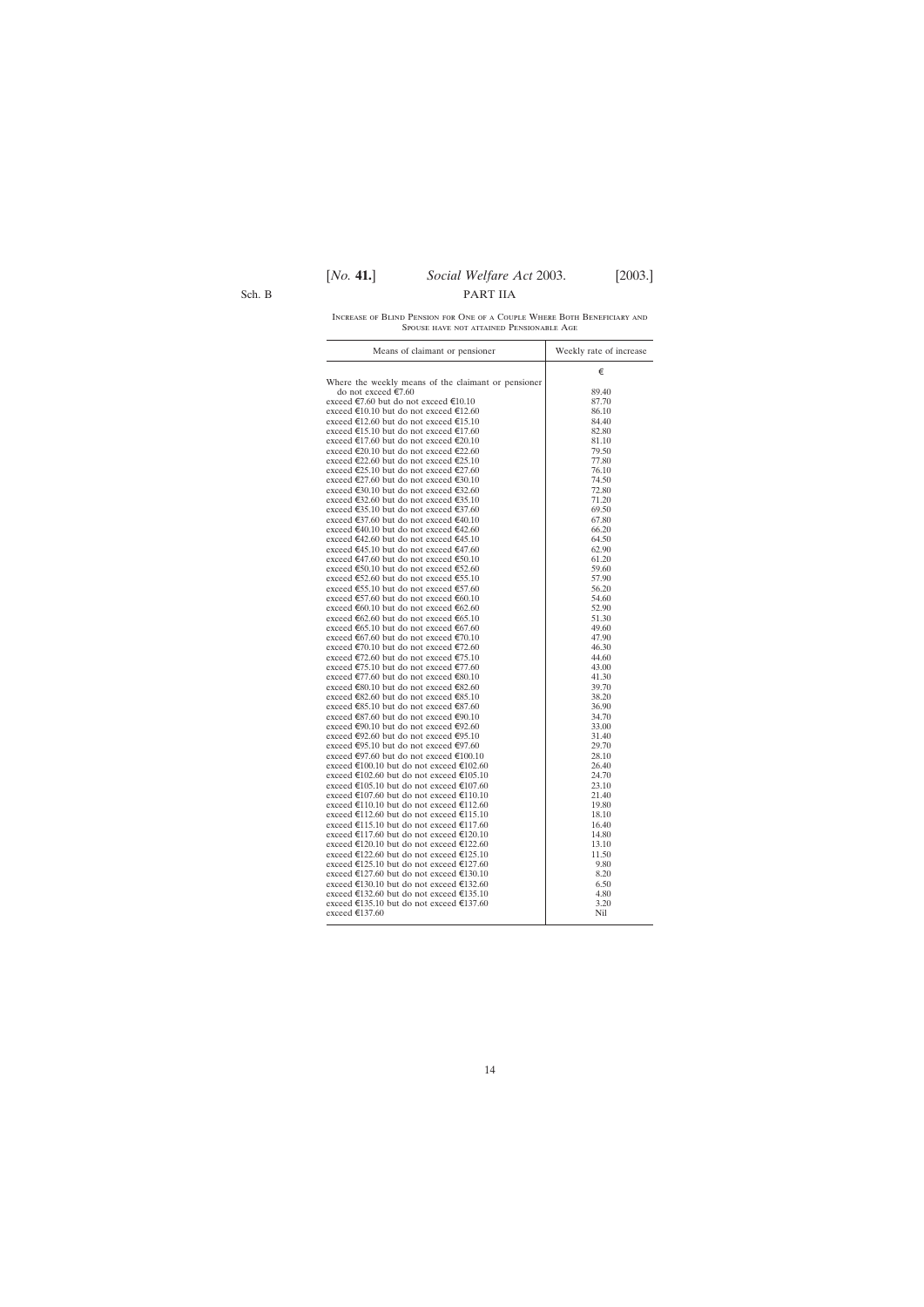### PART IIB Sch. B

Increase of Blind Pension for One of a Couple Where Beneficiary has not attained Pensionable age and Spouse has attained Pensionable Age

| Means of claimant or pensioner                      | Weekly rate of increase |
|-----------------------------------------------------|-------------------------|
|                                                     | €                       |
| Where the weekly means of the claimant or pensioner |                         |
| do not exceed €7.60                                 | 101.80                  |
| exceed €7.60 but do not exceed €10.10               | 99.90                   |
| exceed €10.10 but do not exceed €12.60              | 98.00                   |
| exceed €12.60 but do not exceed €15.10              | 96.10                   |
| exceed €15.10 but do not exceed €17.60              | 94.20                   |
| exceed €17.60 but do not exceed €20.10              | 92.40                   |
| exceed €20.10 but do not exceed €22.60              | 90.50                   |
| exceed €22.60 but do not exceed €25.10              | 88.60                   |
| exceed €25.10 but do not exceed €27.60              | 86.70                   |
| exceed €27.60 but do not exceed €30.10              | 84.80                   |
| exceed €30.10 but do not exceed €32.60              | 82.90                   |
| exceed €32.60 but do not exceed €35.10              | 81.00                   |
| exceed €35.10 but do not exceed €37.60              | 79.10                   |
| exceed €37.60 but do not exceed €40.10              | 77.30                   |
| exceed €40.10 but do not exceed €42.60              | 75.40                   |
| exceed €42.60 but do not exceed €45.10              | 73.50                   |
| exceed €45.10 but do not exceed €47.60              | 71.60                   |
| exceed €47.60 but do not exceed €50.10              | 69.70                   |
| exceed €50.10 but do not exceed €52.60              | 67.80                   |
| exceed €52.60 but do not exceed €55.10              | 65.90                   |
| exceed €55.10 but do not exceed €57.60              | 64.00                   |
| exceed €57.60 but do not exceed €60.10              | 62.20                   |
| exceed €60.10 but do not exceed €62.60              | 60.30                   |
| exceed €62.60 but do not exceed €65.10              | 58.40                   |
| exceed €65.10 but do not exceed €67.60              | 56.50                   |
| exceed €67.60 but do not exceed €70.10              | 54.60                   |
| exceed €70.10 but do not exceed €72.60              | 52.70                   |
| exceed €72.60 but do not exceed €75.10              | 50.80                   |
| exceed €75.10 but do not exceed €77.60              | 48.90                   |
| exceed €77.60 but do not exceed €80.10              | 47.00                   |
| exceed €80.10 but do not exceed €82.60              | 45.20                   |
| exceed €82.60 but do not exceed €85.10              | 43.30                   |
| exceed €85.10 but do not exceed €87.60              | 41.40                   |
| exceed €87.60 but do not exceed €90.10              | 39.50                   |
| exceed €90.10 but do not exceed €92.60              | 37.60                   |
| exceed €92.60 but do not exceed €95.10              | 35.70                   |
| exceed €95.10 but do not exceed €97.60              | 33.80                   |
| exceed €97.60 but do not exceed €100.10             | 31.90                   |
| exceed €100.10 but do not exceed €102.60            | 30.10                   |
| exceed €102.60 but do not exceed €105.10            | 28.20                   |
| exceed €105.10 but do not exceed €107.60            | 26.30                   |
| exceed €107.60 but do not exceed €110.10            | 24.40                   |
| exceed €110.10 but do not exceed €112.60            | 22.50                   |
| exceed €112.60 but do not exceed €115.10            | 20.60                   |
| exceed €115.10 but do not exceed €117.60            | 18.70                   |
| exceed €117.60 but do not exceed €120.10            | 16.80                   |
| exceed €120.10 but do not exceed €122.60            | 15.00                   |
| exceed €122.60 but do not exceed €125.10            | 13.10                   |
| exceed €125.10 but do not exceed €127.60            | 11.20                   |
| exceed €127.60 but do not exceed €130.10            | 9.30                    |
| exceed €130.10 but do not exceed €132.60            | 7.40                    |
| exceed €132.60 but do not exceed €135.10            | 5.50                    |
| exceed €135.10 but do not exceed €137.60            | 3.60                    |
| exceed €137.60                                      | Nil                     |
|                                                     |                         |